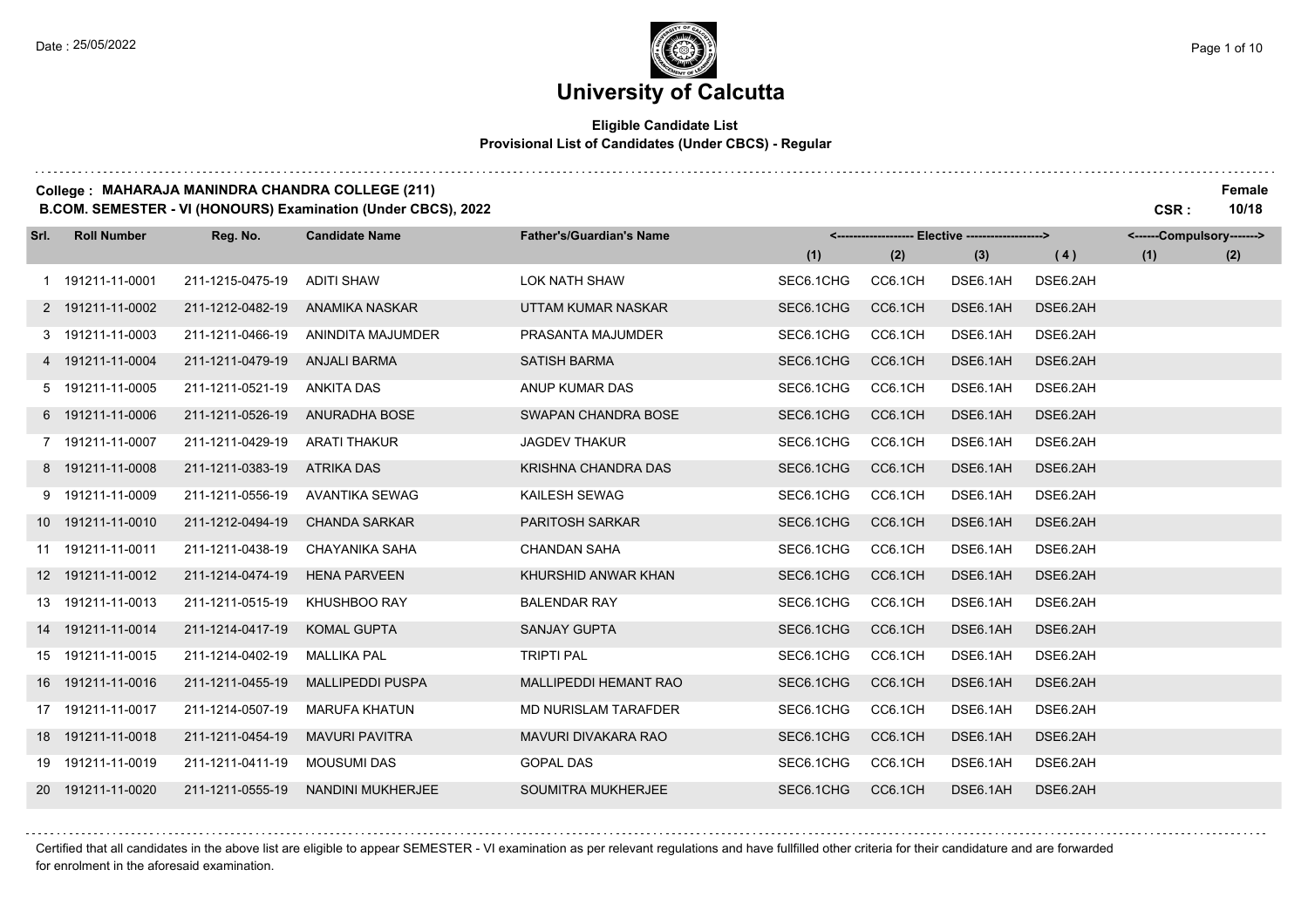#### **Eligible Candidate List Provisional List of Candidates (Under CBCS) - Regular**

#### **College : MAHARAJA MANINDRA CHANDRA COLLEGE (211) Female**

**B.COM. SEMESTER - VI (HONOURS) Examination (Under CBCS), 2022 CSR : 10/18**

| Srl. | <b>Roll Number</b> | Reg. No.                    | <b>Candidate Name</b> | <b>Father's/Guardian's Name</b> |              |              | <-------------------- Elective ------------------> |              | <------Compulsory-------> |     |
|------|--------------------|-----------------------------|-----------------------|---------------------------------|--------------|--------------|----------------------------------------------------|--------------|---------------------------|-----|
|      |                    |                             |                       |                                 | (1)          | (2)          | (3)                                                | (4)          | (1)                       | (2) |
|      | 21 191211-11-0021  | 211-1211-0518-19            | <b>NANDITA MONDAL</b> | <b>ANATH MONDAL</b>             | <b>DSEAA</b> | <b>DSEEA</b> | <b>DSEMA</b>                                       | <b>DSETA</b> |                           |     |
|      | 22 191211-11-0022  | 211-1211-0375-19            | NANDITA ROY           | PRITISH ROY                     | SEC6.1CHG    | CC6.1CH      | DSE6.1AH                                           | DSE6.2AH     |                           |     |
|      | 23 191211-11-0023  | 211-1211-0456-19            | NASHRA REZWAN         | MD REZWAN SIDDIQUE              | SEC6.1CHG    | CC6.1CH      | DSE6.1AH                                           | DSE6.2AH     |                           |     |
|      | 24 191211-11-0024  | 211-1211-0547-19            | NELOFAR PARVEEN       | AMINA BIBI                      | SEC6.1CHG    | CC6.1CH      | DSE6.1AH                                           | DSE6.2AH     |                           |     |
|      | 25 191211-11-0026  | 211-1211-0483-19            | <b>NISHA SHAW</b>     | PRABHU SHAW                     | SEC6.1CHG    | CC6.1CH      | DSE6.1AH                                           | DSE6.2AH     |                           |     |
|      | 26 191211-11-0027  | 211-1211-0390-19            | PALLABI BHARATI       | <b>BIKASH BHARATI</b>           | SEC6.1CHG    | CC6.1CH      | DSE6.1AH                                           | DSE6.2AH     |                           |     |
|      | 27 191211-11-0028  | 211-1212-0491-19            | <b>PALLABI DAS</b>    | LIPI DAS                        | SEC6.1CHG    | CC6.1CH      | DSE6.1AH                                           | DSE6.2AH     |                           |     |
|      | 28 191211-11-0029  | 211-1212-0410-19            | PIYA DAS              | <b>SUBRATA DAS</b>              | SEC6.1CHG    | CC6.1CH      | DSE6.1AH                                           | DSE6.2AH     |                           |     |
|      | 29 191211-11-0030  | 211-1211-0539-19            | PRACHI TODIA          | <b>ASHOK TODIA</b>              | SEC6.1CHG    | CC6.1CH      | DSE6.1AH                                           | DSE6.2AH     |                           |     |
|      | 30 191211-11-0031  | 211-1212-0473-19            | PREETI RAJAK          | <b>SHYAM LAL RAJAK</b>          | SEC6.1CHG    | CC6.1CH      | DSE6.1AH                                           | DSE6.2AH     |                           |     |
|      | 31 191211-11-0032  | 211-1211-0523-19            | RAIMA BHARADWAJ       | TULTUL BHARADWAJ                | SEC6.1CHG    | CC6.1CH      | DSE6.1AH                                           | DSE6.2AH     |                           |     |
|      | 32 191211-11-0033  | 211-1211-0394-19            | <b>RIMA MAJUMDER</b>  | RINTU MAJUMDER                  | SEC6.1CHG    | CC6.1CH      | DSE6.1AH                                           | DSE6.2AH     |                           |     |
|      | 33 191211-11-0034  | 211-1211-0448-19            | RINKU KAR             | <b>SANTOSH KAR</b>              | SEC6.1CHG    | CC6.1CH      | DSE6.1AH                                           | DSE6.2AH     |                           |     |
|      | 34 191211-11-0035  | 211-1211-0388-19            | <b>RITA SEN</b>       | <b>MRIDUL SEN</b>               | SEC6.1CHG    | CC6.1CH      | DSE6.1AH                                           | DSE6.2AH     |                           |     |
|      | 35 191211-11-0036  | 211-1211-0389-19            | <b>RIYA KHATOON</b>   | ROFIK AHAMMAD SAHAJI            | SEC6.1CHG    | CC6.1CH      | DSE6.1AH                                           | DSE6.2AH     |                           |     |
|      | 36 191211-11-0037  | 211-1211-0401-19            | <b>RIYA KUNDU</b>     | <b>KRISHNA DAS KUNDU</b>        | SEC6.1CHG    | CC6.1CH      | DSE6.1AH                                           | DSE6.2AH     |                           |     |
|      | 37 191211-11-0038  | 211-1211-0439-19            | <b>RUPA PAUL</b>      | <b>GOBINDA PAUL</b>             | SEC6.1CHG    | CC6.1CH      | DSE6.1AH                                           | DSE6.2AH     |                           |     |
|      | 38 191211-11-0039  | 211-1211-0403-19            | <b>SAMPRITI SAHA</b>  | <b>SUBIR SAHA</b>               | SEC6.1CHG    | CC6.1CH      | DSE6.1AH                                           | DSE6.2AH     |                           |     |
|      | 39 191211-11-0040  | 211-1211-0522-19            | SANJUKTA SARKAR       | <b>CHANDAN SARKAR</b>           | SEC6.1CHG    | CC6.1CH      | DSE6.1AH                                           | DSE6.2AH     |                           |     |
|      | 40 191211-11-0041  | 211-1211-0517-19 SAYANI DAS |                       | <b>SUJIT DAS</b>                | SEC6.1CHG    | CC6.1CH      | DSE6.1AH                                           | DSE6.2AH     |                           |     |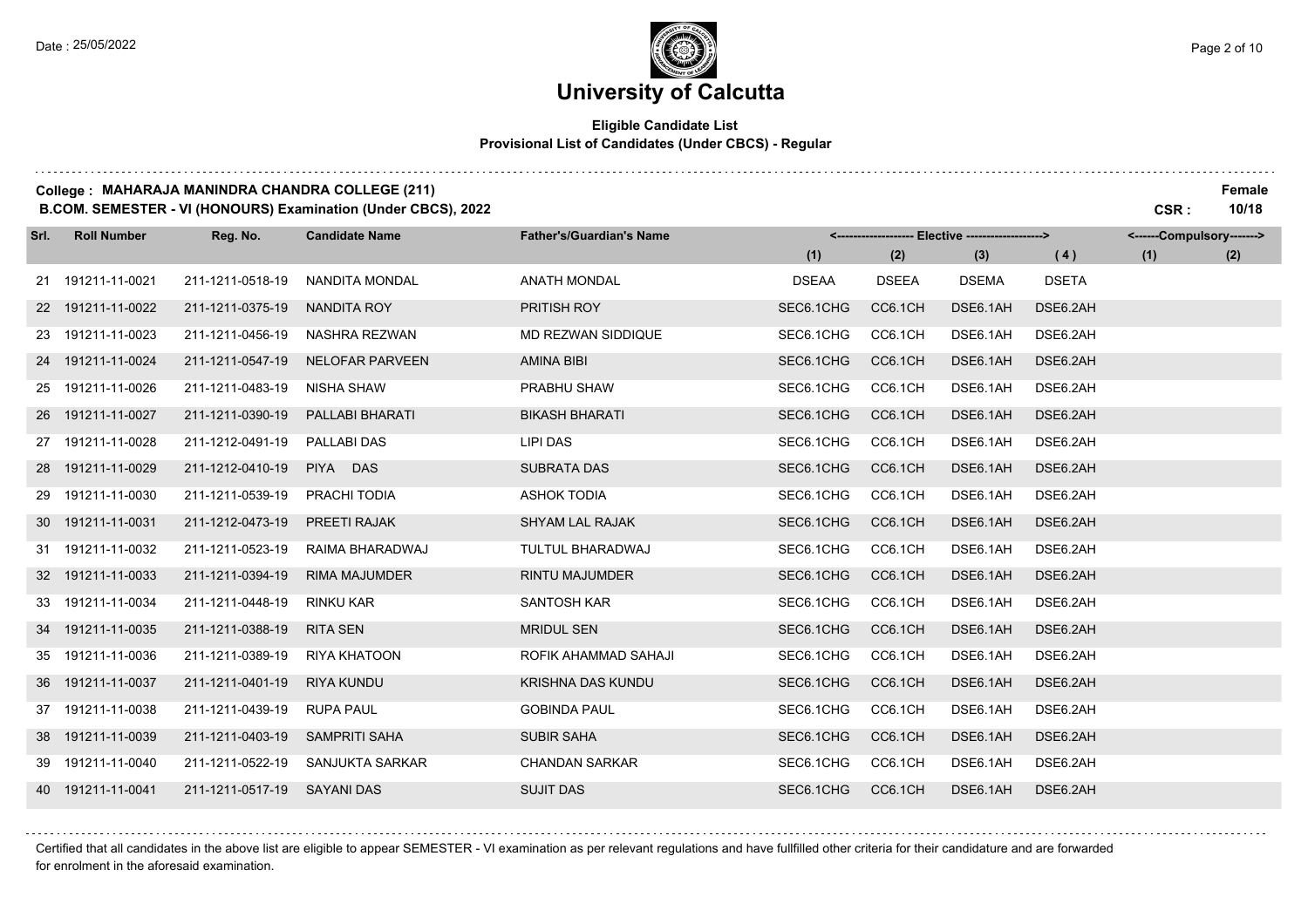#### **Eligible Candidate List Provisional List of Candidates (Under CBCS) - Regular**

#### **College : MAHARAJA MANINDRA CHANDRA COLLEGE (211) Female**

**B.COM. SEMESTER - VI (HONOURS) Examination (Under CBCS), 2022 CSR : 10/18**

| Srl. | <b>Roll Number</b> | Reg. No.         | <b>Candidate Name</b>   | <b>Father's/Guardian's Name</b> |           |         | <-------------------- Elective -------------------> |          | <------Compulsory-------> |     |
|------|--------------------|------------------|-------------------------|---------------------------------|-----------|---------|-----------------------------------------------------|----------|---------------------------|-----|
|      |                    |                  |                         |                                 | (1)       | (2)     | (3)                                                 | (4)      | (1)                       | (2) |
|      | 41 191211-11-0042  | 211-1211-0384-19 | <b>SAYANI SIKDAR</b>    | <b>PROSENJIT SIKDAR</b>         | SEC6.1CHG | CC6.1CH | DSE6.1AH                                            | DSE6.2AH |                           |     |
|      | 42 191211-11-0043  | 211-1211-0468-19 | <b>SAYANTANI GHOSH</b>  | PROLAY GHOSH                    | SEC6.1CHG | CC6.1CH | DSE6.1AH                                            | DSE6.2AH |                           |     |
|      | 43 191211-11-0044  | 211-1211-0416-19 | SHREYA CHAKRABORTY      | SISIR CHAKRABORTY               | SEC6.1CHG | CC6.1CH | DSE6.1AH                                            | DSE6.2AH |                           |     |
|      | 44 191211-11-0045  | 211-1211-0376-19 | SHYAMASREE CHOWDHURY    | <b>SAMIR CHOWDHURY</b>          | SEC6.1CHG | CC6.1CH | DSE6.1AH                                            | DSE6.2AH |                           |     |
|      | 45 191211-11-0046  | 211-1212-0499-19 | <b>SMITA KHAN</b>       | PALASH HORE                     | SEC6.1CHG | CC6.1CH | DSE6.1AH                                            | DSE6.2AH |                           |     |
|      | 46 191211-11-0047  | 211-1211-0381-19 | <b>SMRITI SARKAR</b>    | <b>RANJIT SARKAR</b>            | SEC6.1CHG | CC6.1CH | DSE6.1AH                                            | DSE6.2AH |                           |     |
|      | 47 191211-11-0048  | 211-1212-0487-19 | SNEHA DAS               | <b>KHOKAN DAS</b>               | SEC6.1CHG | CC6.1CH | DSE6.1AH                                            | DSE6.2AH |                           |     |
|      | 48 191211-11-0049  | 211-1211-0531-19 | SNEHA THAKUR            | <b>SANJIB THAKUR</b>            | SEC6.1CHG | CC6.1CH | DSE6.1AH                                            | DSE6.2AH |                           |     |
|      | 49 191211-11-0050  | 211-1211-0462-19 | SONAL SAHA              | POONAM SAHA                     | SEC6.1CHG | CC6.1CH | DSE6.1AH                                            | DSE6.2AH |                           |     |
|      | 50 191211-11-0051  | 211-1211-0444-19 | <b>SOUMI SIKDAR</b>     | <b>SUKANTA SIKDAR</b>           | SEC6.1CHG | CC6.1CH | DSE6.1AH                                            | DSE6.2AH |                           |     |
|      | 51 191211-11-0052  | 211-1212-0502-19 | <b>SUBHANGI SHARMA</b>  | <b>ANITA SHARMA</b>             | SEC6.1CHG | CC6.1CH | DSE6.1AH                                            | DSE6.2AH |                           |     |
|      | 52 191211-11-0053  | 211-1211-0446-19 | <b>SUCHANA DALAPATI</b> | <b>SUKANTA DALAPATI</b>         | SEC6.1CHG | CC6.1CH | DSE6.1AH                                            | DSE6.2AH |                           |     |
|      | 53 191211-11-0054  | 211-1212-0484-19 | <b>SUKANYA MALLICK</b>  | <b>SWAPAN MALLICK</b>           | SEC6.1CHG | CC6.1CH | DSE6.1AH                                            | DSE6.2AH |                           |     |
|      | 54 191211-11-0055  | 211-1212-0489-19 | <b>SUMONA NASKAR</b>    | <b>DEBASIS NASKAR</b>           | SEC6.1CHG | CC6.1CH | DSE6.1AH                                            | DSE6.2AH |                           |     |
|      | 55 191211-11-0056  | 211-1211-0445-19 | <b>SUNITA GHOSH</b>     | <b>CHAMPA GHOSH</b>             | SEC6.1CHG | CC6.1CH | DSE6.1AH                                            | DSE6.2AH |                           |     |
|      | 56 191211-11-0057  | 211-1211-0412-19 | <b>SUSMITA BAIDYA</b>   | <b>TARAPADA BAIDYA</b>          | SEC6.1CHG | CC6.1CH | DSE6.1AH                                            | DSE6.2AH |                           |     |
|      | 57 191211-11-0058  | 211-1211-0380-19 | <b>SUTAPA PAUL</b>      | <b>SUDIP PAUL</b>               | SEC6.1CHG | CC6.1CH | DSE6.1AH                                            | DSE6.2AH |                           |     |
|      | 58 191211-11-0059  | 211-1212-0493-19 | <b>SWAGATA PURKAIT</b>  | <b>SUMANA PURKAIT</b>           | SEC6.1CHG | CC6.1CH | DSE6.1AH                                            | DSE6.2AH |                           |     |
|      | 59 191211-11-0060  | 211-1211-0538-19 | <b>TANUSREE SAMANTA</b> | <b>TAPAN SAMANTA</b>            | SEC6.1CHG | CC6.1CH | DSE6.1AH                                            | DSE6.2AH |                           |     |
|      | 60 191211-11-0061  | 211-1214-0514-19 | <b>UDITA GHOSH</b>      | <b>UDAY KUMAR GHOSH</b>         | SEC6.1CHG | CC6.1CH | DSE6.1AH                                            | DSE6.2AH |                           |     |

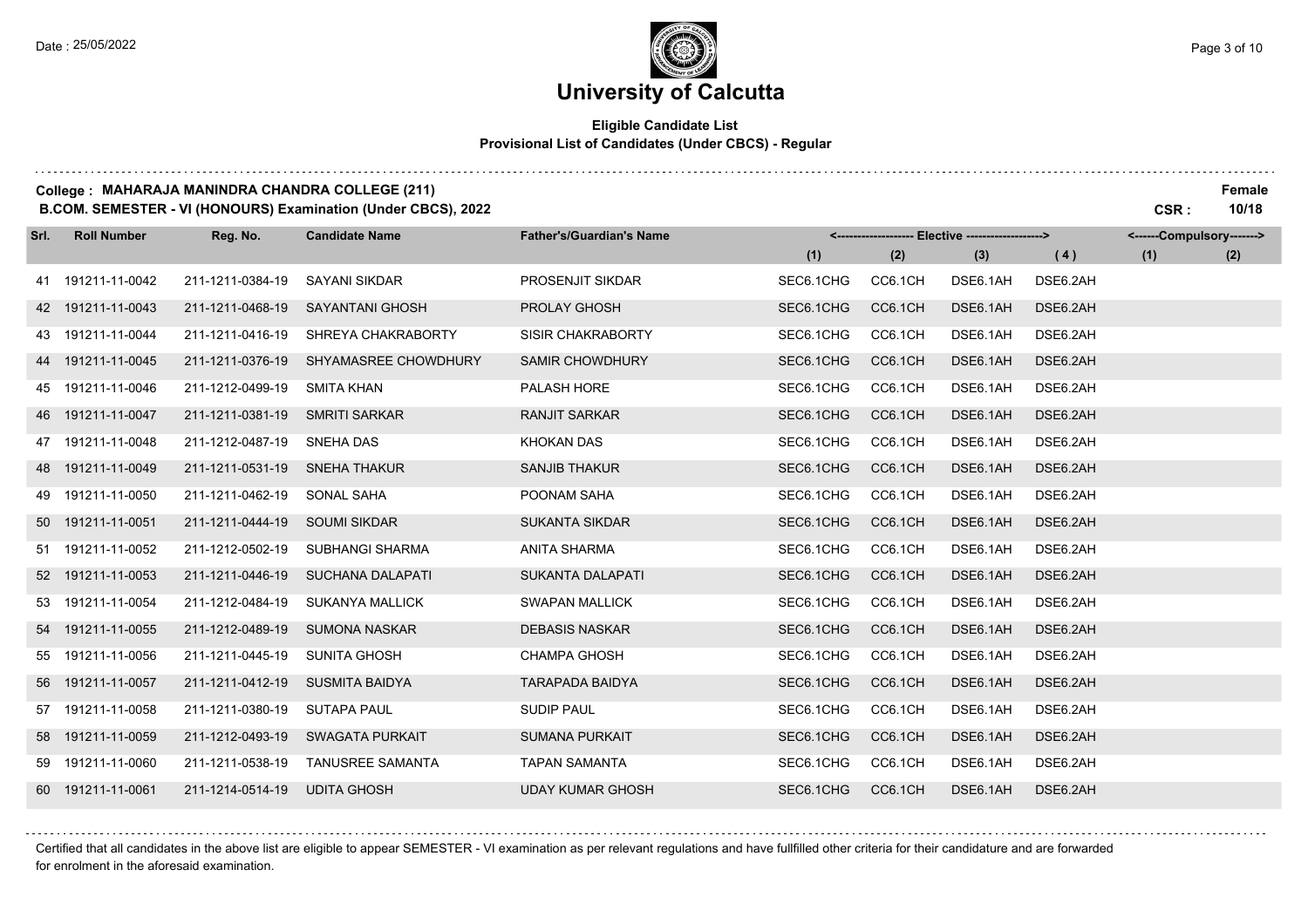### **University of Calcutta**  Date : 25/05/2022  $\blacksquare$  Page 4 of 10

#### **Eligible Candidate List Provisional List of Candidates (Under CBCS) - Regular**

| College: MAHARAJA MANINDRA CHANDRA COLLEGE (211)<br>B.COM. SEMESTER - VI (HONOURS) Examination (Under CBCS), 2022<br>CSR :<br>- Elective -------------------> |                    |                  |                       |                                 |           |         |                           |          |     |     |
|---------------------------------------------------------------------------------------------------------------------------------------------------------------|--------------------|------------------|-----------------------|---------------------------------|-----------|---------|---------------------------|----------|-----|-----|
| Srl.                                                                                                                                                          | <b>Roll Number</b> | Reg. No.         | <b>Candidate Name</b> | <b>Father's/Guardian's Name</b> |           |         | <------Compulsory-------> |          |     |     |
|                                                                                                                                                               |                    |                  |                       |                                 | (1)       | (2)     | (3)                       | (4)      | (1) | (2) |
|                                                                                                                                                               | 61 191211-11-0062  | 211-1211-0422-19 | UJALA TIWARI          | INDRAMANI TIWARI                | SEC6.1CHG | CC6.1CH | DSE6.1AH                  | DSE6.2AH |     |     |
|                                                                                                                                                               | 62 191211-11-0063  | 211-1211-0520-19 | YASMIN KHATUN         | <b>MD SAHID</b>                 | SEC6.1CHG | CC6.1CH | DSE6.1AH                  | DSE6.2AH |     |     |

Certified that all candidates in the above list are eligible to appear SEMESTER - VI examination as per relevant regulations and have fullfilled other criteria for their candidature and are forwarded for enrolment in the aforesaid examination.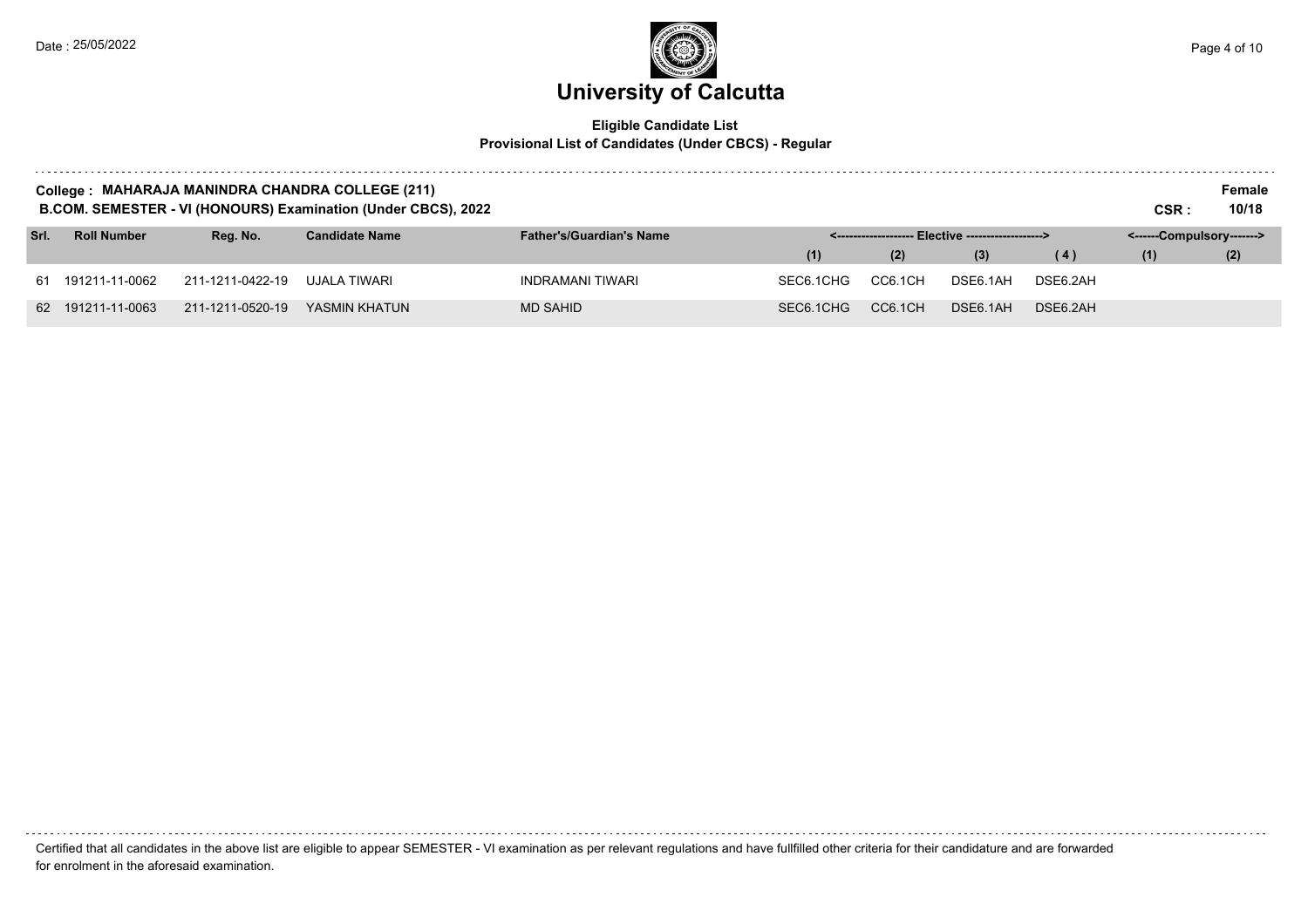#### **Eligible Candidate List Provisional List of Candidates (Under CBCS) - Regular**

#### **College : MAHARAJA MANINDRA CHANDRA COLLEGE (211) Male**

**B.COM. SEMESTER - VI (HONOURS) Examination (Under CBCS), 2022 CSR : 10/18**

| Srl. | <b>Roll Number</b> | Reg. No.         | <b>Candidate Name</b>     | <b>Father's/Guardian's Name</b> |              |              | <-------------------- Elective ------------------> |              | <------Compulsory-------> |     |
|------|--------------------|------------------|---------------------------|---------------------------------|--------------|--------------|----------------------------------------------------|--------------|---------------------------|-----|
|      |                    |                  |                           |                                 | (1)          | (2)          | (3)                                                | (4)          | (1)                       | (2) |
|      | 1 191211-21-0001   | 211-1111-0414-19 | <b>ABHISHEK SARKAR</b>    | KANTI RANJAN SARKAR             | SEC6.1CHG    | CC6.1CH      | DSE6.1AH                                           | DSE6.2AH     |                           |     |
|      | 2 191211-21-0002   | 211-1112-0481-19 | <b>AKASH DAS</b>          | <b>MANOJ DAS</b>                | SEC6.1CHG    | CC6.1CH      | DSE6.1AH                                           | DSE6.2AH     |                           |     |
|      | 3 191211-21-0003   | 211-1112-0488-19 | <b>AKASH DAS</b>          | <b>MALIN DAS</b>                | SEC6.1CHG    | CC6.1CH      | DSE6.1AH                                           | DSE6.2AH     |                           |     |
|      | 4 191211-21-0004   | 211-1111-0443-19 | <b>AKASH PAUL</b>         | <b>RIPA PAUL</b>                | SEC6.1CHG    | CC6.1CH      | DSE6.1AH                                           | DSE6.2AH     |                           |     |
|      | 5 191211-21-0005   | 211-1111-0542-19 | AMAN KUMAR SHAW           | KAILASH NATH SHAW               | <b>DSEAA</b> | <b>DSEEA</b> | <b>DSEMA</b>                                       | <b>DSETA</b> |                           |     |
|      | 6 191211-21-0007   | 211-1111-0434-19 | <b>ANIKET PAUL</b>        | <b>KARTICK PAUL</b>             | SEC6.1CHG    | CC6.1CH      | DSE6.1AH                                           | DSE6.2AH     |                           |     |
|      | 7 191211-21-0008   | 211-1111-0431-19 | <b>ANIL KUKRANIYA</b>     | MUFA BHAI KUKRANIYA             | SEC6.1CHG    | CC6.1CH      | DSE6.1AH                                           | DSE6.2AH     |                           |     |
|      | 8 191211-21-0009   | 211-1111-0398-19 | <b>ANKUR DEY</b>          | NITYANANDA DEY                  | SEC6.1CHG    | CC6.1CH      | DSE6.1AH                                           | DSE6.2AH     |                           |     |
|      | 9 191211-21-0010   | 211-1111-0463-19 | ARANYA DUTTA              | ASHIS KUMAR DUTTA               | SEC6.1CHG    | CC6.1CH      | DSE6.1AH                                           | DSE6.2AH     |                           |     |
|      | 10 191211-21-0011  | 211-1111-0541-19 | <b>ARITRA DAS</b>         | ANJAN CHANDRA DAS               | SEC6.1CHG    | CC6.1CH      | DSE6.1AH                                           | DSE6.2AH     |                           |     |
|      | 11 191211-21-0012  | 211-1111-0392-19 | <b>ARUP SAHA</b>          | <b>SREEBUS SAHA</b>             | SEC6.1CHG    | CC6.1CH      | DSE6.1AH                                           | DSE6.2AH     |                           |     |
|      | 12 191211-21-0013  | 211-1111-0537-19 | <b>ASHISH SHAW</b>        | <b>KALI PRASAD SHAW</b>         | SEC6.1CHG    | CC6.1CH      | DSE6.1AH                                           | DSE6.2AH     |                           |     |
|      | 13 191211-21-0014  | 211-1114-0543-19 | <b>ASHWANI GUPTA</b>      | MAHESH PRASAD GUPTA             | SEC6.1CHG    | CC6.1CH      | DSE6.1AH                                           | DSE6.2AH     |                           |     |
|      | 14 191211-21-0015  | 211-1111-0426-19 | <b>AVIJIT ROY</b>         | <b>MADHU ROY</b>                | SEC6.1CHG    | CC6.1CH      | DSE6.1AH                                           | DSE6.2AH     |                           |     |
|      | 15 191211-21-0016  | 211-1111-0408-19 | <b>AVISEK YADAV</b>       | <b>BALISTAR YADAV</b>           | SEC6.1CHG    | CC6.1CH      | DSE6.1AH                                           | DSE6.2AH     |                           |     |
|      | 16 191211-21-0017  | 211-1111-0516-19 | <b>BISHAL SHAW</b>        | RAJ NANDAN SHAW                 | SEC6.1CHG    | CC6.1CH      | DSE6.1AH                                           | DSE6.2AH     |                           |     |
|      | 17 191211-21-0018  | 211-1111-0433-19 | <b>BISWAJIT SAHA</b>      | RINA SAHA                       | SEC6.1CHG    | CC6.1CH      | DSE6.1AH                                           | DSE6.2AH     |                           |     |
|      | 18 191211-21-0019  | 211-1112-0490-19 | <b>DEBANKAR MONDAL</b>    | <b>DIPANKAR MONDAL</b>          | SEC6.1CHG    | CC6.1CH      | DSE6.1AH                                           | DSE6.2AH     |                           |     |
|      | 19 191211-21-0020  | 211-1112-0450-19 | <b>DEBASIS MONDAL</b>     | <b>BASUDEB MONDAL</b>           | SEC6.1CHG    | CC6.1CH      | DSE6.1AH                                           | DSE6.2AH     |                           |     |
|      | 20 191211-21-0021  | 211-1111-0441-19 | <b>DEBJYOTI MUKHERJEE</b> | <b>KRISHNA MUKHERJEE</b>        | SEC6.1CHG    | CC6.1CH      | DSE6.1AH                                           | DSE6.2AH     |                           |     |

Certified that all candidates in the above list are eligible to appear SEMESTER - VI examination as per relevant regulations and have fullfilled other criteria for their candidature and are forwarded for enrolment in the aforesaid examination.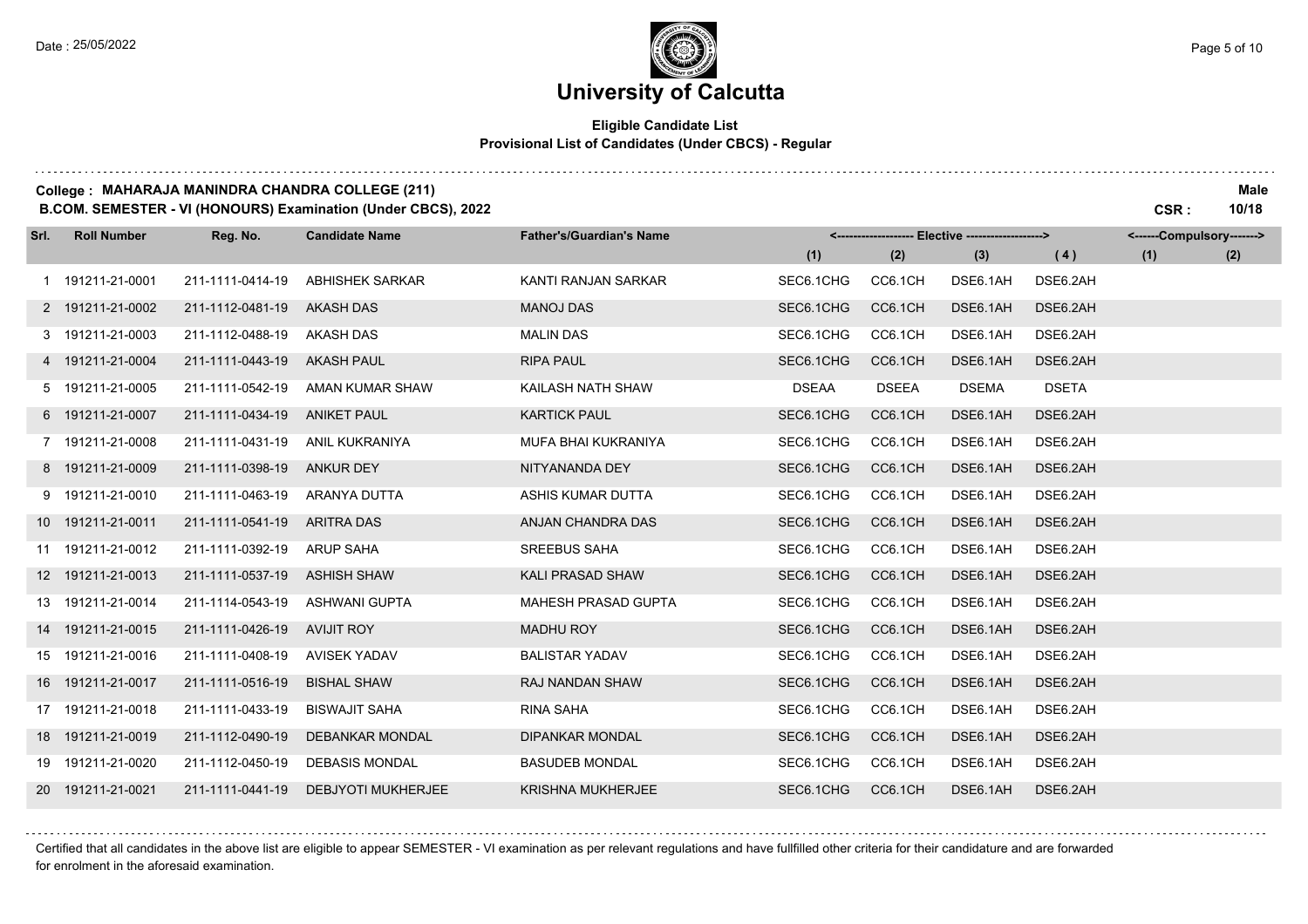### **University of Calcutta**

#### **Eligible Candidate List Provisional List of Candidates (Under CBCS) - Regular**

#### **College : MAHARAJA MANINDRA CHANDRA COLLEGE (211) Male**

**B.COM. SEMESTER - VI (HONOURS) Examination (Under CBCS), 2022 CSR : 10/18**

| Srl. | <b>Roll Number</b> | Reg. No.                      | <b>Candidate Name</b>  | <b>Father's/Guardian's Name</b> |              |              | <-------------------- Elective -------------------> |              | <------Compulsory-------> |     |
|------|--------------------|-------------------------------|------------------------|---------------------------------|--------------|--------------|-----------------------------------------------------|--------------|---------------------------|-----|
|      |                    |                               |                        |                                 | (1)          | (2)          | (3)                                                 | (4)          | (1)                       | (2) |
|      | 21 191211-21-0022  | 211-1112-0480-19              | <b>DHRITI DAS</b>      | <b>SAMIR DAS</b>                | SEC6.1CHG    | CC6.1CH      | DSE6.1AH                                            | DSE6.2AH     |                           |     |
|      | 22 191211-21-0023  | 211-1111-0407-19              | <b>DIPAN MAJUMDER</b>  | <b>TAPAN MAJUMDER</b>           | SEC6.1CHG    | CC6.1CH      | DSE6.1AH                                            | DSE6.2AH     |                           |     |
|      | 23 191211-21-0024  | 211-1112-0527-19              | <b>GOURAB KARMAKAR</b> | PARESH KARMAKAR                 | SEC6.1CHG    | CC6.1CH      | DSE6.1AH                                            | DSE6.2AH     |                           |     |
|      | 24 191211-21-0025  | 211-1111-0546-19              | <b>GOURAB MAITY</b>    | PRABIR MAITY                    | SEC6.1CHG    | CC6.1CH      | DSE6.1AH                                            | DSE6.2AH     |                           |     |
|      | 25 191211-21-0026  | 211-1115-0530-19              | <b>GULAM MUSTAFA</b>   | <b>FAIZ AHMAD</b>               | SEC6.1CHG    | CC6.1CH      | DSE6.1AH                                            | DSE6.2AH     |                           |     |
|      | 26 191211-21-0027  | 211-1111-0554-19              | <b>HASNAIN LODHI</b>   | YUSUF LODHI                     | <b>DSEAA</b> | <b>DSEEA</b> | <b>DSEMA</b>                                        | <b>DSETA</b> |                           |     |
|      | 27 191211-21-0028  | 211-1112-0391-19              | <b>JEET BISWAS</b>     | <b>BINAY BISWAS</b>             | SEC6.1CHG    | CC6.1CH      | DSE6.1AH                                            | DSE6.2AH     |                           |     |
|      | 28 191211-21-0029  | 211-1112-0397-19              | <b>JOY BISWAS</b>      | PROHOLLAD BISWAS                | SEC6.1CHG    | CC6.1CH      | DSE6.1AH                                            | DSE6.2AH     |                           |     |
|      | 29 191211-21-0030  | 211-1112-0536-19              | <b>JOY GAIN</b>        | <b>KALIDASH GAIN</b>            | SEC6.1CHG    | CC6.1CH      | DSE6.1AH                                            | DSE6.2AH     |                           |     |
|      | 30 191211-21-0031  | 211-1111-0423-19              | KAPPALA BALADITYA      | KAPPALA DEVARAJU                | SEC6.1CHG    | CC6.1CH      | DSE6.1AH                                            | DSE6.2AH     |                           |     |
|      | 31 191211-21-0032  | 211-1114-0461-19              | <b>KARAN YADAV</b>     | ANIL KUMAR YADAV                | SEC6.1CHG    | CC6.1CH      | DSE6.1AH                                            | DSE6.2AH     |                           |     |
|      | 32 191211-21-0033  | 211-1111-0399-19              | KAUSTAVE BHATTACHARYA  | KASHINATH BHATTACHARYA          | SEC6.1CHG    | CC6.1CH      | DSE6.1AH                                            | DSE6.2AH     |                           |     |
|      | 33 191211-21-0034  | 211-1114-0508-19              | KOUSHIK GHOSH          | PRAVASH GHOSH                   | SEC6.1CHG    | CC6.1CH      | DSE6.1AH                                            | DSE6.2AH     |                           |     |
|      | 34 191211-21-0035  | 211-1111-0385-19              | KOUSHIK SAMADDER       | <b>AYSHIK SAMADDER</b>          | SEC6.1CHG    | CC6.1CH      | DSE6.1AH                                            | DSE6.2AH     |                           |     |
|      | 35 191211-21-0036  | 211-1111-0379-19              | MAFIJUL ISLAM          | <b>NUR HOSSAIN</b>              | SEC6.1CHG    | CC6.1CH      | DSE6.1AH                                            | DSE6.2AH     |                           |     |
|      | 36 191211-21-0037  | 211-1114-0395-19              | MD EZAZ SHAH           | <b>MD RAUF ALI SHAH</b>         | SEC6.1CHG    | CC6.1CH      | DSE6.1AH                                            | DSE6.2AH     |                           |     |
|      | 37 191211-21-0038  | 211-1114-0511-19              | MD SHOEB OSTAGAR       | ABDUL RAHAMAN                   | SEC6.1CHG    | CC6.1CH      | DSE6.1AH                                            | DSE6.2AH     |                           |     |
|      | 38 191211-21-0039  | 211-1115-0471-19              | <b>MD WOHID GHAZI</b>  | <b>RAFIK GHAZI</b>              | SEC6.1CHG    | CC6.1CH      | DSE6.1AH                                            | DSE6.2AH     |                           |     |
|      | 39 191211-21-0040  | 211-1111-0396-19              | <b>MIJANUR ISLAM</b>   | <b>JUMMAN ALI</b>               | SEC6.1CHG    | CC6.1CH      | DSE6.1AH                                            | DSE6.2AH     |                           |     |
|      | 40 191211-21-0041  | 211-1112-0467-19 MILAN MALLIK |                        | NIBADITA MALAKAR                | SEC6.1CHG    | CC6.1CH      | DSE6.1AH                                            | DSE6.2AH     |                           |     |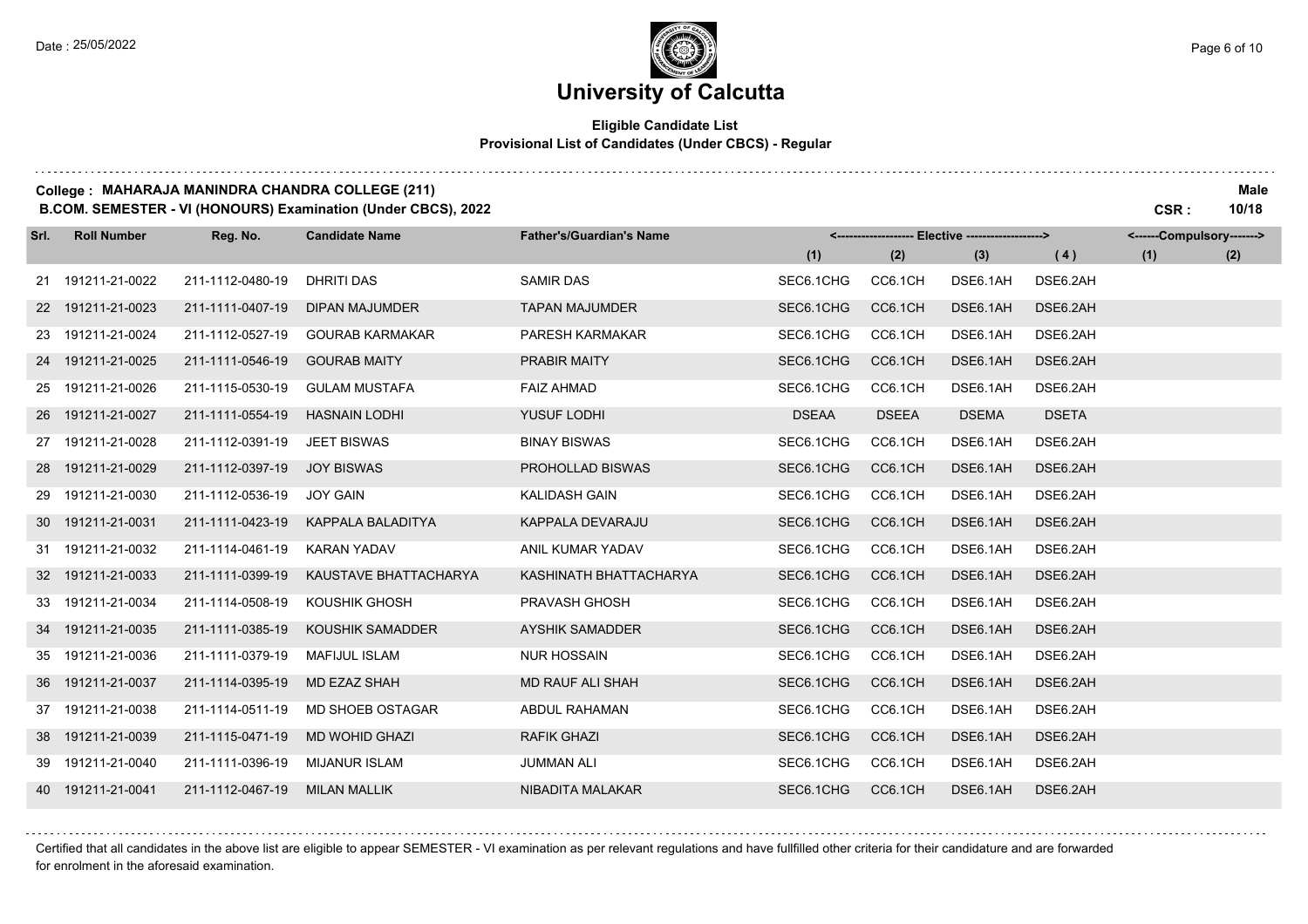#### **Eligible Candidate List Provisional List of Candidates (Under CBCS) - Regular**

#### **College : MAHARAJA MANINDRA CHANDRA COLLEGE (211) Male**

**B.COM. SEMESTER - VI (HONOURS) Examination (Under CBCS), 2022 CSR : 10/18**

| Srl. | <b>Roll Number</b> | Reg. No.         | <b>Candidate Name</b>     | <b>Father's/Guardian's Name</b> |              |              | <------------------- Elective -------------------> |              | <------Compulsory-------> |     |
|------|--------------------|------------------|---------------------------|---------------------------------|--------------|--------------|----------------------------------------------------|--------------|---------------------------|-----|
|      |                    |                  |                           |                                 | (1)          | (2)          | (3)                                                | (4)          | (1)                       | (2) |
|      | 41 191211-21-0042  | 211-1112-0476-19 | <b>MOHIT KUMAR BARMAN</b> | <b>JOY KUMAR BARMAN</b>         | SEC6.1CHG    | CC6.1CH      | DSE6.1AH                                           | DSE6.2AH     |                           |     |
|      | 42 191211-21-0043  | 211-1111-0435-19 | <b>NEELAY MAJUMDAR</b>    | <b>DULAL MAJUMDER</b>           | SEC6.1CHG    | CC6.1CH      | DSE6.1AH                                           | DSE6.2AH     |                           |     |
|      | 43 191211-21-0044  | 211-1115-0503-19 | NISAR ALI                 | <b>MD ANSAR ALI</b>             | SEC6.1CHG    | CC6.1CH      | DSE6.1AH                                           | DSE6.2AH     |                           |     |
|      | 44 191211-21-0046  | 211-1111-0409-19 | PIJUSH SAHA               | PRABIR SAHA                     | SEC6.1CHG    | CC6.1CH      | DSE6.1AH                                           | DSE6.2AH     |                           |     |
|      | 45 191211-21-0047  | 211-1111-0405-19 | <b>PINAKI DAS</b>         | <b>AVIJIT DAS</b>               | SEC6.1CHG    | CC6.1CH      | DSE6.1AH                                           | DSE6.2AH     |                           |     |
|      | 46 191211-21-0048  | 211-1112-0501-19 | PRATAP KUMAR DAS          | PRADIP KUMAR DAS                | SEC6.1CHG    | CC6.1CH      | DSE6.1AH                                           | DSE6.2AH     |                           |     |
|      | 47 191211-21-0050  | 211-1111-0458-19 | PRIYANGSHU CHATTERJEE     | <b>MINA CHATTERJEE</b>          | SEC6.1CHG    | CC6.1CH      | DSE6.1AH                                           | DSE6.2AH     |                           |     |
|      | 48 191211-21-0051  | 211-1111-0553-19 | PUSHAN JAISWARA           | <b>JILEDAR JAISWARA</b>         | <b>DSEAA</b> | <b>DSEEA</b> | <b>DSEMA</b>                                       | <b>DSETA</b> |                           |     |
|      | 49 191211-21-0052  | 211-1111-0557-19 | RAHUL AGARWALA            | <b>BINOD AGARWAL</b>            | <b>DSEAA</b> | <b>DSEEA</b> | <b>DSEMA</b>                                       | <b>DSETA</b> |                           |     |
|      | 50 191211-21-0053  | 211-1111-0386-19 | RAHUL KUMAR RUDRA         | SUSANTA KUMAR RUDRA             | SEC6.1CHG    | CC6.1CH      | DSE6.1AH                                           | DSE6.2AH     |                           |     |
|      | 51 191211-21-0054  | 211-1112-0460-19 | RAHUL PATRA               | <b>GOUTAM PATRA</b>             | SEC6.1CHG    | CC6.1CH      | DSE6.1AH                                           | DSE6.2AH     |                           |     |
|      | 52 191211-21-0055  | 211-1114-0513-19 | RAHUL ROY                 | <b>GOBINDA ROY</b>              | SEC6.1CHG    | CC6.1CH      | DSE6.1AH                                           | DSE6.2AH     |                           |     |
|      | 53 191211-21-0056  | 211-1111-0418-19 | RAJ NARAYAN SAHA          | <b>RATAN SAHA</b>               | SEC6.1CHG    | CC6.1CH      | DSE6.1AH                                           | DSE6.2AH     |                           |     |
|      | 54 191211-21-0057  | 211-1111-0428-19 | <b>RAJARSHI SAHA</b>      | <b>RANJAN SAHA</b>              | SEC6.1CHG    | CC6.1CH      | DSE6.1AH                                           | DSE6.2AH     |                           |     |
|      | 55 191211-21-0058  | 211-1114-0432-19 | <b>RAJDEEP DAS</b>        | <b>RAJKUMAR DAS</b>             | <b>DSEAA</b> | <b>DSEEA</b> | <b>DSEMA</b>                                       | <b>DSETA</b> |                           |     |
|      | 56 191211-21-0059  | 211-1111-0404-19 | <b>RAJDEEP SARKAR</b>     | <b>BABLA SARKAR</b>             | SEC6.1CHG    | CC6.1CH      | DSE6.1AH                                           | DSE6.2AH     |                           |     |
|      | 57 191211-21-0060  | 211-1112-0378-19 | RAJU MRIDHA               | <b>REKHA MRIDHA</b>             | SEC6.1CHG    | CC6.1CH      | DSE6.1AH                                           | DSE6.2AH     |                           |     |
|      | 58 191211-21-0061  | 211-1114-0509-19 | RAJU PAL                  | <b>RABIN PAL</b>                | SEC6.1CHG    | CC6.1CH      | DSE6.1AH                                           | DSE6.2AH     |                           |     |
|      | 59 191211-21-0062  | 211-1111-0430-19 | RAM NANDAN CHOUDHURY      | <b>BAJRANGI CHOUDHURY</b>       | SEC6.1CHG    | CC6.1CH      | DSE6.1AH                                           | DSE6.2AH     |                           |     |
|      | 60 191211-21-0063  | 211-1112-0478-19 | <b>RANADIP KHAN</b>       | <b>RATAN KHAN</b>               | SEC6.1CHG    | CC6.1CH      | DSE6.1AH                                           | DSE6.2AH     |                           |     |

Certified that all candidates in the above list are eligible to appear SEMESTER - VI examination as per relevant regulations and have fullfilled other criteria for their candidature and are forwarded for enrolment in the aforesaid examination.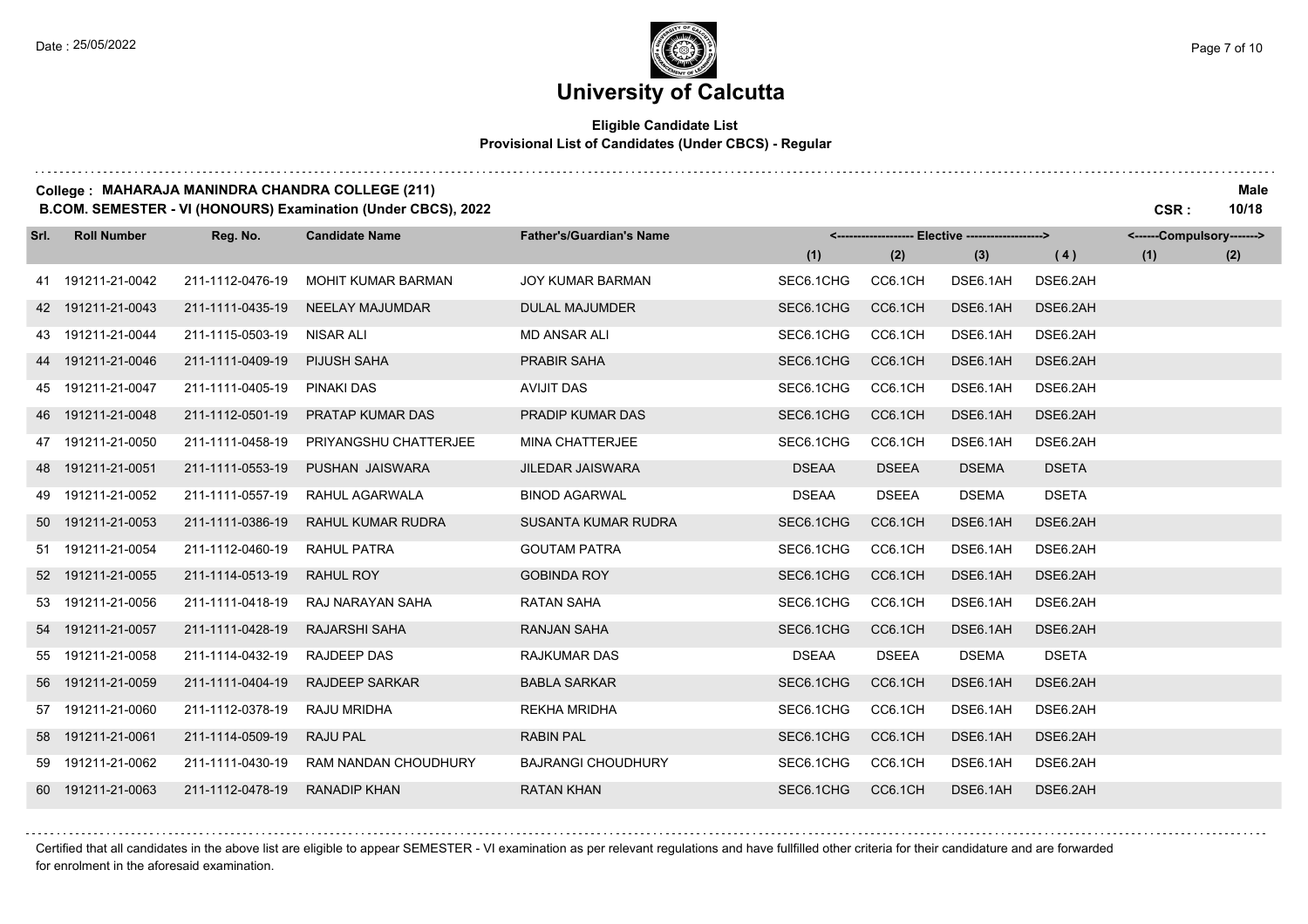#### **Eligible Candidate List Provisional List of Candidates (Under CBCS) - Regular**

#### **College : MAHARAJA MANINDRA CHANDRA COLLEGE (211) Male**

**B.COM. SEMESTER - VI (HONOURS) Examination (Under CBCS), 2022 CSR : 10/18**

| Srl. | <b>Roll Number</b> | Reg. No.                     | <b>Candidate Name</b>     | <b>Father's/Guardian's Name</b> |           |         | <-------------------- Elective ------------------> |          | <------Compulsory-------> |     |
|------|--------------------|------------------------------|---------------------------|---------------------------------|-----------|---------|----------------------------------------------------|----------|---------------------------|-----|
|      |                    |                              |                           |                                 | (1)       | (2)     | (3)                                                | (4)      | (1)                       | (2) |
|      | 61 191211-21-0064  | 211-1112-0498-19             | <b>RANJAN CHOWDHURY</b>   | <b>ROBIN CHOWDHURY</b>          | SEC6.1CHG | CC6.1CH | DSE6.1AH                                           | DSE6.2AH |                           |     |
|      | 62 191211-21-0065  | 211-1111-0382-19             | <b>RANJIT GHOSH</b>       | <b>JOGESH GHOSH</b>             | SEC6.1CHG | CC6.1CH | DSE6.1AH                                           | DSE6.2AH |                           |     |
|      | 63 191211-21-0066  | 211-1112-0495-19             | <b>RISHI HELA</b>         | RAJ KUMAR HELA                  | SEC6.1CHG | CC6.1CH | DSE6.1AH                                           | DSE6.2AH |                           |     |
|      | 64 191211-21-0067  | 211-1111-0519-19             | <b>RITIK KR SINGH</b>     | <b>JITENDRA SINGH</b>           | SEC6.1CHG | CC6.1CH | DSE6.1AH                                           | DSE6.2AH |                           |     |
|      | 65 191211-21-0068  | 211-1111-0374-19             | <b>ROHAN BANERJEE</b>     | NARAYAN BANERJEE                | SEC6.1CHG | CC6.1CH | DSE6.1AH                                           | DSE6.2AH |                           |     |
|      | 66 191211-21-0069  | 211-1111-0552-19             | <b>ROHIT KUMAR PANDEY</b> | <b>SHAILENDRA PANDEY</b>        | SEC6.1CHG | CC6.1CH | DSE6.1AH                                           | DSE6.2AH |                           |     |
|      | 67 191211-21-0070  | 211-1112-0472-19             | ROHIT PATRA               | <b>GOUTAM PATRA</b>             | SEC6.1CHG | CC6.1CH | DSE6.1AH                                           | DSE6.2AH |                           |     |
|      | 68 191211-21-0071  | 211-1114-0504-19             | <b>RUPAM ASH</b>          | <b>RUMA ASH</b>                 | SEC6.1CHG | CC6.1CH | DSE6.1AH                                           | DSE6.2AH |                           |     |
|      | 69 191211-21-0072  | 211-1111-0393-19             | <b>RUPAM DAS</b>          | <b>BROJENDRA NATH DAS</b>       | SEC6.1CHG | CC6.1CH | DSE6.1AH                                           | DSE6.2AH |                           |     |
|      | 70 191211-21-0073  | 211-1111-0451-19             | <b>SAGAR SAHA</b>         | <b>SUBAL SAHA</b>               | SEC6.1CHG | CC6.1CH | DSE6.1AH                                           | DSE6.2AH |                           |     |
|      | 71 191211-21-0074  | 211-1114-0470-19             | SAHIL GAZI                | SIRAJUL ISLAM GAZI              | SEC6.1CHG | CC6.1CH | DSE6.1AH                                           | DSE6.2AH |                           |     |
|      | 72 191211-21-0075  | 211-1111-0452-19             | SAIKAT SAHA               | SUBHAS SAHA                     | SEC6.1CHG | CC6.1CH | DSE6.1AH                                           | DSE6.2AH |                           |     |
|      | 73 191211-21-0076  | 211-1112-0459-19             | <b>SANDIP BISWAS</b>      | <b>PRADIP BISWAS</b>            | SEC6.1CHG | CC6.1CH | DSE6.1AH                                           | DSE6.2AH |                           |     |
|      | 74 191211-21-0077  | 211-1111-0413-19             | <b>SANDIP DAS</b>         | <b>SANDHYA DAS</b>              | SEC6.1CHG | CC6.1CH | DSE6.1AH                                           | DSE6.2AH |                           |     |
|      | 75 191211-21-0078  | 211-1111-0400-19             | SANDIP GHOSH              | <b>TARUN GHOSH</b>              | SEC6.1CHG | CC6.1CH | DSE6.1AH                                           | DSE6.2AH |                           |     |
|      | 76 191211-21-0079  | 211-1111-0524-19             | <b>SANJIB DEY</b>         | JHUMA DEY                       | SEC6.1CHG | CC6.1CH | DSE6.1AH                                           | DSE6.2AH |                           |     |
|      | 77 191211-21-0080  | 211-1114-0512-19             | SANJU GHOSH               | <b>GOBINDA GHOSH</b>            | SEC6.1CHG | CC6.1CH | DSE6.1AH                                           | DSE6.2AH |                           |     |
|      | 78 191211-21-0081  | 211-1111-0425-19             | <b>SANTA PAUL</b>         | <b>SHIBU PAUL</b>               | SEC6.1CHG | CC6.1CH | DSE6.1AH                                           | DSE6.2AH |                           |     |
|      | 79 191211-21-0082  | 211-1111-0457-19             | SANTANU BHOWMICK          | DULAL CHANDRA BHOWMICK          | SEC6.1CHG | CC6.1CH | DSE6.1AH                                           | DSE6.2AH |                           |     |
|      | 80 191211-21-0083  | 211-1111-0387-19 SARIFUL ALI |                           | <b>JEKER ALI</b>                | SEC6.1CHG | CC6.1CH | DSE6.1AH                                           | DSE6.2AH |                           |     |

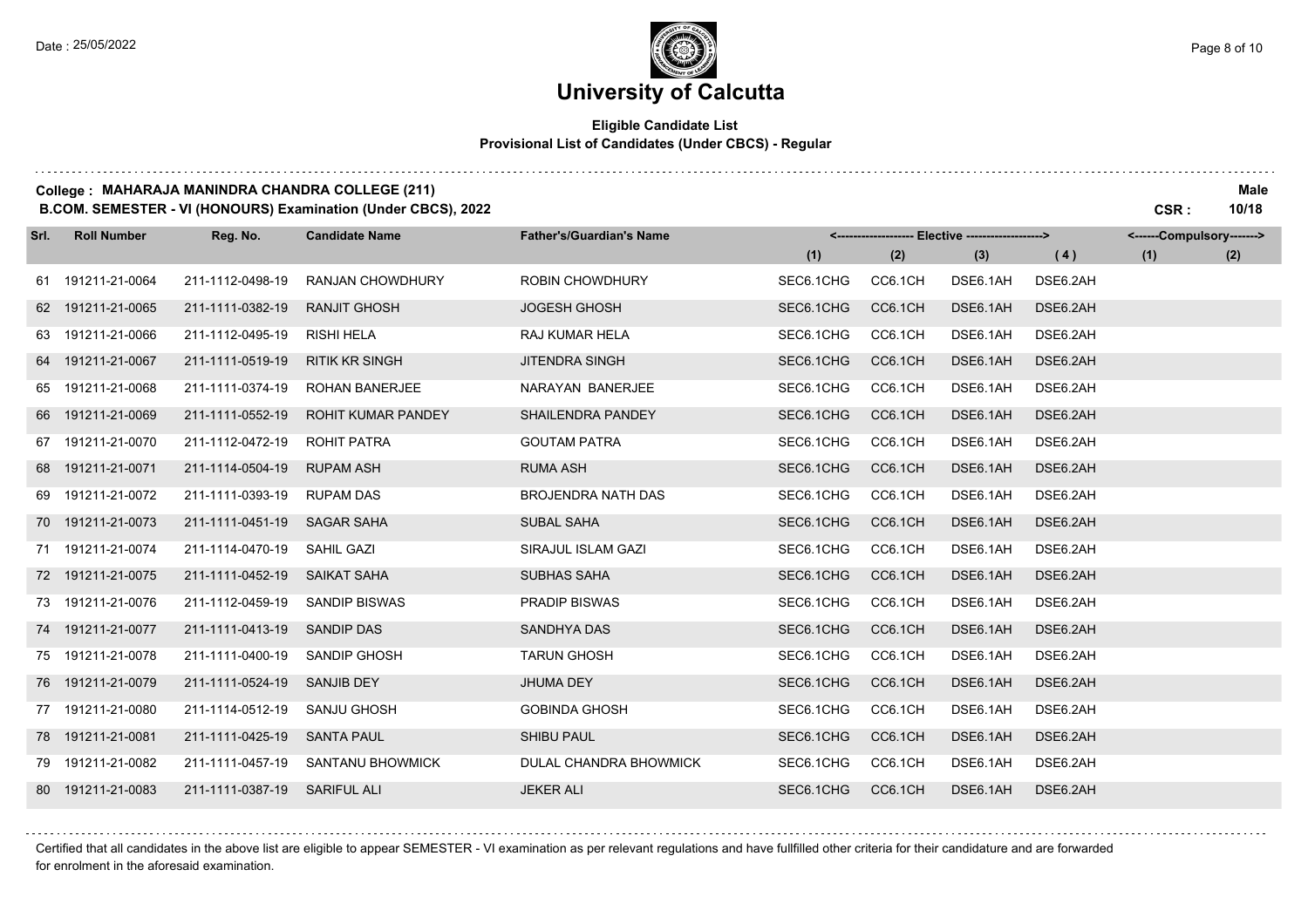#### **Eligible Candidate List Provisional List of Candidates (Under CBCS) - Regular**

#### **College : MAHARAJA MANINDRA CHANDRA COLLEGE (211) Male**

**B.COM. SEMESTER - VI (HONOURS) Examination (Under CBCS), 2022 CSR : 10/18**

| Srl. | <b>Roll Number</b> | Reg. No.                      | <b>Candidate Name</b>   | <b>Father's/Guardian's Name</b> |              |              | <------------------- Elective -------------------> |              | <------Compulsory-------> |     |
|------|--------------------|-------------------------------|-------------------------|---------------------------------|--------------|--------------|----------------------------------------------------|--------------|---------------------------|-----|
|      |                    |                               |                         |                                 | (1)          | (2)          | (3)                                                | (4)          | (1)                       | (2) |
|      | 81 191211-21-0084  | 211-1111-0548-19              | <b>SAYAN CHOWDHURY</b>  | <b>MRINMOY CHOWDHURY</b>        | <b>DSEAA</b> | <b>DSEEA</b> | <b>DSEMA</b>                                       | <b>DSETA</b> |                           |     |
|      | 82 191211-21-0085  | 211-1114-0505-19              | <b>SAYAN DEY</b>        | <b>HARADHAN DEY</b>             | SEC6.1CHG    | CC6.1CH      | DSE6.1AH                                           | DSE6.2AH     |                           |     |
|      | 83 191211-21-0086  | 211-1112-0492-19              | SAYAN SAHA              | PAMPA SAHA                      | <b>DSEAA</b> | <b>DSEEA</b> | <b>DSEMA</b>                                       | <b>DSETA</b> |                           |     |
|      | 84 191211-21-0087  | 211-1112-0437-19              | <b>SAYON MAJUMDER</b>   | SANDHYA MAJUMDER                | SEC6.1CHG    | CC6.1CH      | DSE6.1AH                                           | DSE6.2AH     |                           |     |
|      | 85 191211-21-0088  | 211-1111-0544-19              | SHAHID ANSARI           | <b>NEJAM ANSARI</b>             | SEC6.1CHG    | CC6.1CH      | DSE6.1AH                                           | DSE6.2AH     |                           |     |
|      | 86 191211-21-0090  | 211-1111-0525-19              | <b>SHUBHODIP DAS</b>    | <b>ARCHANA DAS</b>              | SEC6.1CHG    | CC6.1CH      | DSE6.1AH                                           | DSE6.2AH     |                           |     |
|      | 87 191211-21-0091  | 211-1111-0419-19              | SIMANTA DASGUPTA        | KANIKA DASGUPTA                 | SEC6.1CHG    | CC6.1CH      | DSE6.1AH                                           | DSE6.2AH     |                           |     |
|      | 88 191211-21-0092  | 211-1111-0377-19              | <b>SOUMYA PAUL</b>      | SOMASREE DUTTA                  | SEC6.1CHG    | CC6.1CH      | DSE6.1AH                                           | DSE6.2AH     |                           |     |
|      | 89 191211-21-0093  | 211-1111-0533-19              | <b>SOURAV DAS</b>       | SADHAN CHANDRA DAS              | SEC6.1CHG    | CC6.1CH      | DSE6.1AH                                           | DSE6.2AH     |                           |     |
|      | 90 191211-21-0095  | 211-1112-0465-19              | <b>SOURAV TARAFDAR</b>  | <b>SUBHASH TARAFDAR</b>         | SEC6.1CHG    | CC6.1CH      | DSE6.1AH                                           | DSE6.2AH     |                           |     |
|      | 91 191211-21-0096  | 211-1112-0436-19              | <b>SOURIN MALO</b>      | DIPU BAIDYA UNCLE               | SEC6.1CHG    | CC6.1CH      | DSE6.1AH                                           | DSE6.2AH     |                           |     |
|      | 92 191211-21-0097  | 211-1112-0485-19              | SOURODEEP DAS           | <b>SUSANTA DAS</b>              | SEC6.1CHG    | CC6.1CH      | DSE6.1AH                                           | DSE6.2AH     |                           |     |
|      | 93 191211-21-0098  | 211-1111-0535-19              | SOUVIK GHOSH            | <b>SEKHAR GHOSH</b>             | <b>DSEAA</b> | <b>DSEEA</b> | <b>DSEMA</b>                                       | <b>DSETA</b> |                           |     |
|      | 94 191211-21-0099  | 211-1111-0550-19              | <b>SOUVIK PAUL</b>      | <b>SHYAMAL KANTI PAUL</b>       | SEC6.1CHG    | CC6.1CH      | DSE6.1AH                                           | DSE6.2AH     |                           |     |
|      | 95 191211-21-0100  | 211-1111-0427-19              | <b>SRIRANJAN DAS</b>    | <b>SWAPAN DAS</b>               | SEC6.1CHG    | CC6.1CH      | DSE6.1AH                                           | DSE6.2AH     |                           |     |
|      | 96 191211-21-0101  | 211-1111-0442-19              | <b>SUBHABRATA BASAK</b> | <b>BAIDYANATH BASAK</b>         | SEC6.1CHG    | CC6.1CH      | DSE6.1AH                                           | DSE6.2AH     |                           |     |
|      | 97 191211-21-0102  | 211-1112-0497-19              | SUBHASISH MONDAL        | <b>GOUTAM MONDAL</b>            | SEC6.1CHG    | CC6.1CH      | DSE6.1AH                                           | DSE6.2AH     |                           |     |
|      | 98 191211-21-0103  | 211-1111-0415-19              | <b>SUBRATA DUTTA</b>    | SHYAMAL DUTTA                   | SEC6.1CHG    | CC6.1CH      | DSE6.1AH                                           | DSE6.2AH     |                           |     |
|      | 99 191211-21-0104  | 211-1111-0424-19              | SUDIPTO GHOSH           | <b>DILIP GHOSH</b>              | SEC6.1CHG    | CC6.1CH      | DSE6.1AH                                           | DSE6.2AH     |                           |     |
|      | 100 191211-21-0105 | 211-1112-0496-19 SUJOY BISWAS |                         | <b>KAMALA BISWAS</b>            | SEC6.1CHG    | CC6.1CH      | DSE6.1AH                                           | DSE6.2AH     |                           |     |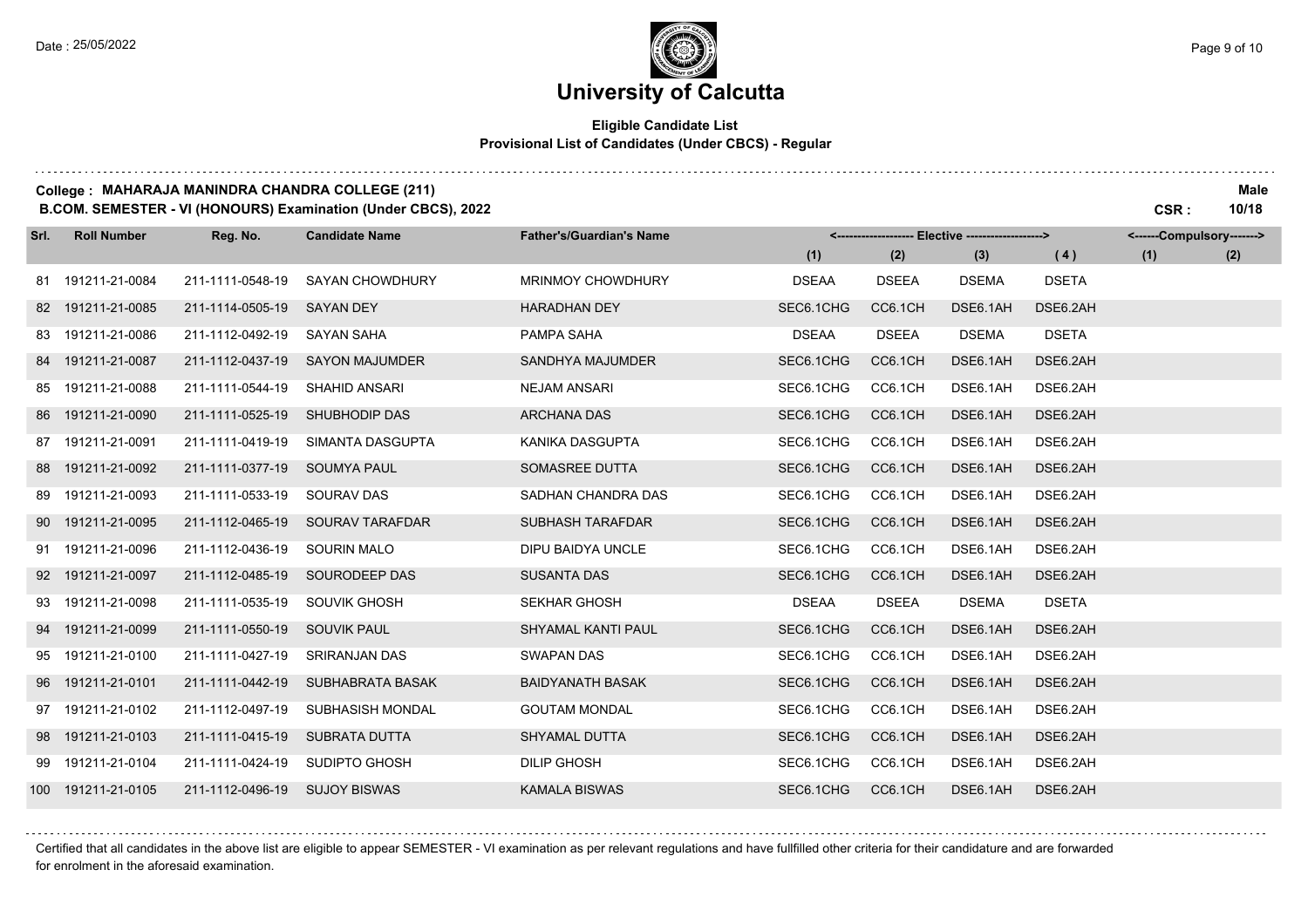and a straight

### **University of Calcutta**

#### **Eligible Candidate List Provisional List of Candidates (Under CBCS) - Regular**

#### **College : MAHARAJA MANINDRA CHANDRA COLLEGE (211) Male**

**B.COM. SEMESTER - VI (HONOURS) Examination (Under CBCS), 2022 CSR : 10/18**

| Srl.             | <b>Roll Number</b> | Reg. No.         | <b>Candidate Name</b>   | <b>Father's/Guardian's Name</b> | <-------------------- Elective -------------------> |         |          |          | <------Compulsory-------> |     |
|------------------|--------------------|------------------|-------------------------|---------------------------------|-----------------------------------------------------|---------|----------|----------|---------------------------|-----|
|                  |                    |                  |                         |                                 | (1)                                                 | (2)     | (3)      | (4)      | (1)                       | (2) |
| 101              | 191211-21-0106     | 211-1112-0528-19 | <b>SUJOY MONDAL</b>     | <b>MADHUSUDHAN MONDAL</b>       | SEC6.1CHG                                           | CC6.1CH | DSE6.1AH | DSE6.2AH |                           |     |
| 102 <sub>1</sub> | 191211-21-0107     | 211-1114-0406-19 | <b>SUKANTA MONDAL</b>   | SASANKA MONDAL                  | SEC6.1CHG                                           | CC6.1CH | DSE6.1AH | DSE6.2AH |                           |     |
| 103              | 191211-21-0108     | 211-1112-0440-19 | <b>SUMAN HALDER</b>     | <b>SUNIL HALDER</b>             | SEC6.1CHG                                           | CC6.1CH | DSE6.1AH | DSE6.2AH |                           |     |
| 104              | 191211-21-0109     | 211-1112-0500-19 | <b>SUMAN SARDAR</b>     | <b>NITAI SARDAR</b>             | SEC6.1CHG                                           | CC6.1CH | DSE6.1AH | DSE6.2AH |                           |     |
|                  | 105 191211-21-0111 | 211-1112-0486-19 | <b>SUNIT DAS</b>        | KHOKAN DAS                      | SEC6.1CHG                                           | CC6.1CH | DSE6.1AH | DSE6.2AH |                           |     |
| 106              | 191211-21-0112     | 211-1112-0477-19 | <b>SURAJ SAROJ</b>      | <b>SHYAM SAROJ</b>              | SEC6.1CHG                                           | CC6.1CH | DSE6.1AH | DSE6.2AH |                           |     |
| 107              | 191211-21-0113     | 211-1111-0532-19 | SUTANOY MUKHERJEE       | <b>TANMOY MUKHERJEE</b>         | SEC6.1CHG                                           | CC6.1CH | DSE6.1AH | DSE6.2AH |                           |     |
|                  | 108 191211-21-0114 | 211-1114-0449-19 | <b>SWAPNONIL MONDAL</b> | <b>SUKANTA MONDAL</b>           | SEC6.1CHG                                           | CC6.1CH | DSE6.1AH | DSE6.2AH |                           |     |
| 109              | 191211-21-0115     | 211-1111-0551-19 | SWARAJ KUMAR MODI       | KULDEEP MODI                    | SEC6.1CHG                                           | CC6.1CH | DSE6.1AH | DSE6.2AH |                           |     |
|                  | 110 191211-21-0116 | 211-1111-0453-19 | SWARNENDU MUKHERJEE     | <b>RUBY MUKHERJEE</b>           | SEC6.1CHG                                           | CC6.1CH | DSE6.1AH | DSE6.2AH |                           |     |
|                  | 111 191211-21-0117 | 211-1114-0510-19 | <b>TANMAY PAUL</b>      | <b>BIPRA DAS PAUL</b>           | SEC6.1CHG                                           | CC6.1CH | DSE6.1AH | DSE6.2AH |                           |     |
|                  | 112 191211-21-0119 | 211-1114-0506-19 | <b>TRIDIP DAS</b>       | <b>GOUTAM DAS</b>               | SEC6.1CHG                                           | CC6.1CH | DSE6.1AH | DSE6.2AH |                           |     |
| 113              | 191211-21-0120     | 211-1111-0549-19 | <b>TUHIN SUBHRA RAY</b> | <b>TARUN KUMAR RAY</b>          | SEC6.1CHG                                           | CC6.1CH | DSE6.1AH | DSE6.2AH |                           |     |
|                  | 114 191211-21-0121 | 211-1111-0534-19 | <b>TUSHAR DHAR</b>      | <b>SUSANTA DHAR</b>             | SEC6.1CHG                                           | CC6.1CH | DSE6.1AH | DSE6.2AH |                           |     |
|                  | 115 191211-21-0122 | 211-1112-0464-19 | <b>TUSHAR MONDAL</b>    | <b>KANAK MONDAL</b>             | SEC6.1CHG                                           | CC6.1CH | DSE6.1AH | DSE6.2AH |                           |     |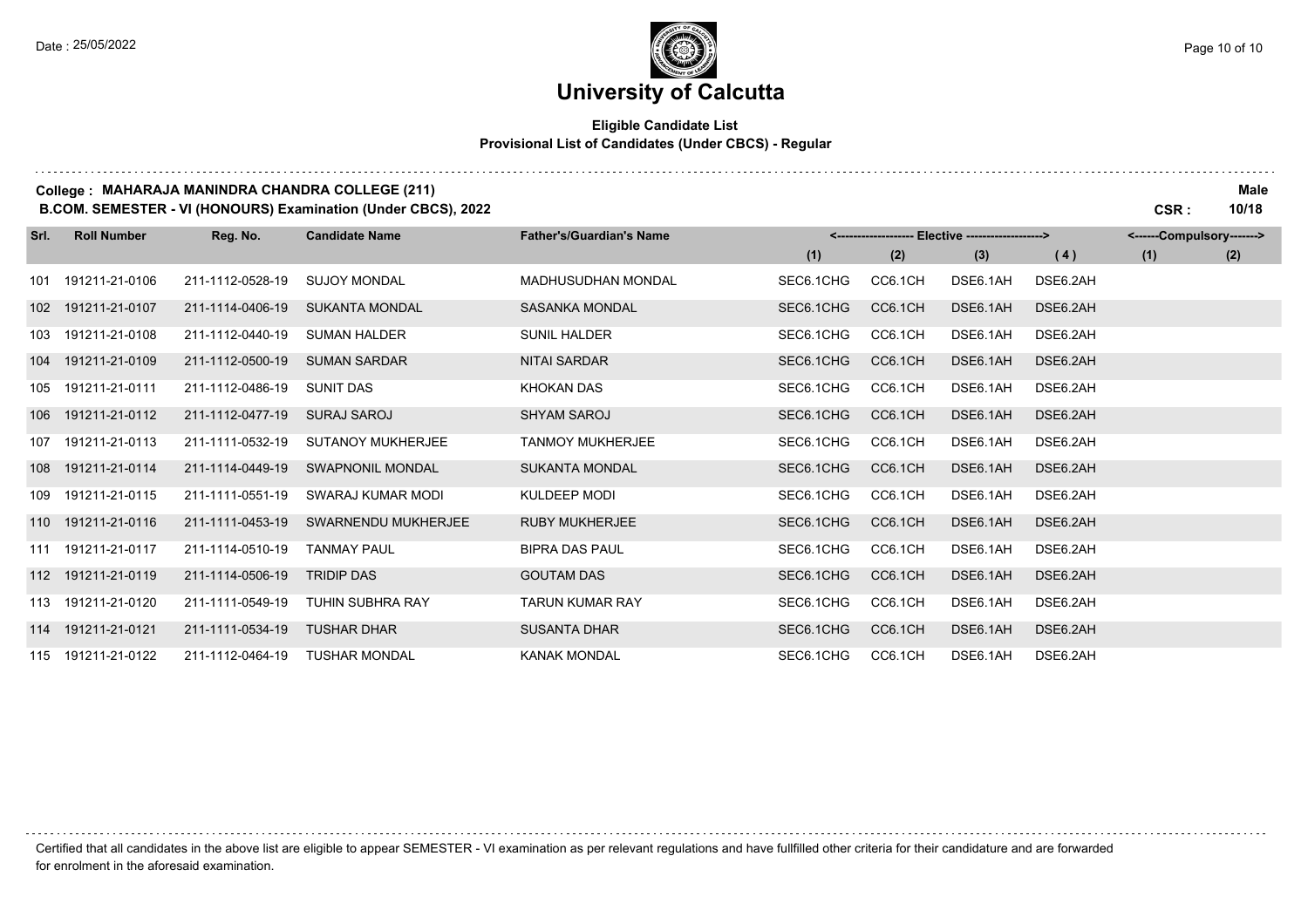. . . . . . . .

### **University of Calcutta**

#### **Eligible Candidate List Provisional List of Candidates (Under CBCS) - Regular**

#### **College : MAHARAJA MANINDRA CHANDRA COLLEGE (211) Female**

**B.COM. SEMESTER - VI (GENERAL) Examination (Under CBCS), 2022 CSR : 10/18**

| Srl. | <b>Roll Number</b> | Reg. No.         | <b>Candidate Name</b>    | <b>Father's/Guardian's Name</b> |            | <------------------- Elective ------------------> |          | <------Compulsory-------> |     |
|------|--------------------|------------------|--------------------------|---------------------------------|------------|---------------------------------------------------|----------|---------------------------|-----|
|      |                    |                  |                          |                                 | (1)<br>(2) | (3)                                               | (4)      | (1)                       | (2) |
|      | 1 181211-12-0014   | 211-1211-0769-18 | <b>FEJA AAFRIN</b>       | <b>MUMTAZ ALI</b>               | SEC6.1CHG  | DSE6.1AG                                          | DSE6.2AG |                           |     |
|      | 2 191211-12-0001   | 211-1211-0829-19 | <b>ANKITA GHOSH</b>      | <b>TAPASH GHOSH</b>             | SEC6.1CHG  | DSE6.1AG                                          | DSE6.2AG |                           |     |
|      | 3 191211-12-0002   | 211-1211-0840-19 | ANURIMA DE               | <b>AKASH DE</b>                 | SEC6.1CHG  | DSE6.1AG                                          | DSE6.2AG |                           |     |
|      | 4 191211-12-0004   | 211-1211-0892-19 | <b>BANDANA TIWARI</b>    | <b>CHAND VINOD TIWARI</b>       | SEC6.1CHG  | DSE6.1AG                                          | DSE6.2AG |                           |     |
|      | 5 191211-12-0005   | 211-1211-0854-19 | <b>CHANDA ROY</b>        | SADHAN ROY                      | SEC6.1CHG  | DSE6.1AG                                          | DSE6.2AG |                           |     |
|      | 6 191211-12-0006   | 211-1211-0803-19 | <b>CHYANIKA DEBNATH</b>  | <b>GUNADHAR DEBNATH</b>         | SEC6.1CHG  | DSE6.1AG                                          | DSE6.2AG |                           |     |
|      | 7 191211-12-0007   | 211-1211-0824-19 | <b>ESHIKA BARDHAN</b>    | RINKU BARDHAN                   | SEC6.1CHG  | DSE6.1AG                                          | DSE6.2AG |                           |     |
|      | 8 191211-12-0008   | 211-1211-0912-19 | <b>FARHIN KHATOON</b>    | SK ASRAF                        | SEC6.1CHG  | DSE6.1AG                                          | DSE6.2AG |                           |     |
|      | 9 191211-12-0009   | 211-1211-0841-19 | <b>GUNJA KUMARI SHAW</b> | <b>AJAY SHAW</b>                | SEC6.1CHG  | DSE6.1AG                                          | DSE6.2AG |                           |     |
|      | 10 191211-12-0010  | 211-1211-0789-19 | <b>JAYETA PAL</b>        | SAKSHI GOPAL PAL                | SEC6.1CHG  | DSE6.1AG                                          | DSE6.2AG |                           |     |
|      | 11 191211-12-0011  | 211-1213-0813-19 | <b>JHARNA BASKEY</b>     | <b>HARIPADA BASKEY</b>          | SEC6.1CHG  | DSE6.1AG                                          | DSE6.2AG |                           |     |
|      | 12 191211-12-0012  | 211-1211-0823-19 | <b>MOHIMA CHATTERJEE</b> | <b>BASUDEV CHATTERJEE</b>       | SEC6.1CHG  | DSE6.1AG                                          | DSE6.2AG |                           |     |
|      | 13 191211-12-0014  | 211-1211-0804-19 | <b>NEHA MUKHERJEE</b>    | <b>RABI MUKHERJEE</b>           | SEC6.1CHG  | DSE6.1AG                                          | DSE6.2AG |                           |     |
|      | 14 191211-12-0015  | 211-1211-0911-19 | PAYAL KUMARI MAHARAJ     | <b>SHIV KUMAR MAHARAJ</b>       | SEC6.1CHG  | DSE6.1AG                                          | DSE6.2AG |                           |     |
|      | 15 191211-12-0016  | 211-1211-0843-19 | <b>RANI GHOSH</b>        | <b>TAPAS GHOSH</b>              | SEC6.1CHG  | DSE6.1AG                                          | DSE6.2AG |                           |     |
|      | 16 191211-12-0017  | 211-1211-0786-19 | <b>RIYA DEY</b>          | PRADIP DEY                      | SEC6.1CHG  | DSE6.1AG                                          | DSE6.2AG |                           |     |
|      | 17 191211-12-0018  | 211-1211-0816-19 | <b>ROSHNI HELA</b>       | <b>BABLU HELA</b>               | SEC6.1CHG  | DSE6.1AG                                          | DSE6.2AG |                           |     |
|      | 18 191211-12-0019  | 211-1211-0780-19 | <b>RUKHSAR FEROZ</b>     | <b>SK FEEROJ</b>                | SEC6.1CHG  | DSE6.1AG                                          | DSE6.2AG |                           |     |
|      | 19 191211-12-0020  | 211-1211-0815-19 | <b>SAHIN KHATOON</b>     | <b>SK GIASUDDIN</b>             | SEC6.1CHG  | DSE6.1AG                                          | DSE6.2AG |                           |     |
|      | 20 191211-12-0021  | 211-1211-0842-19 | <b>SANCHITA MAJUMDER</b> | <b>SURESH MAJUMDER</b>          | SEC6.1CHG  | DSE6.1AG                                          | DSE6.2AG |                           |     |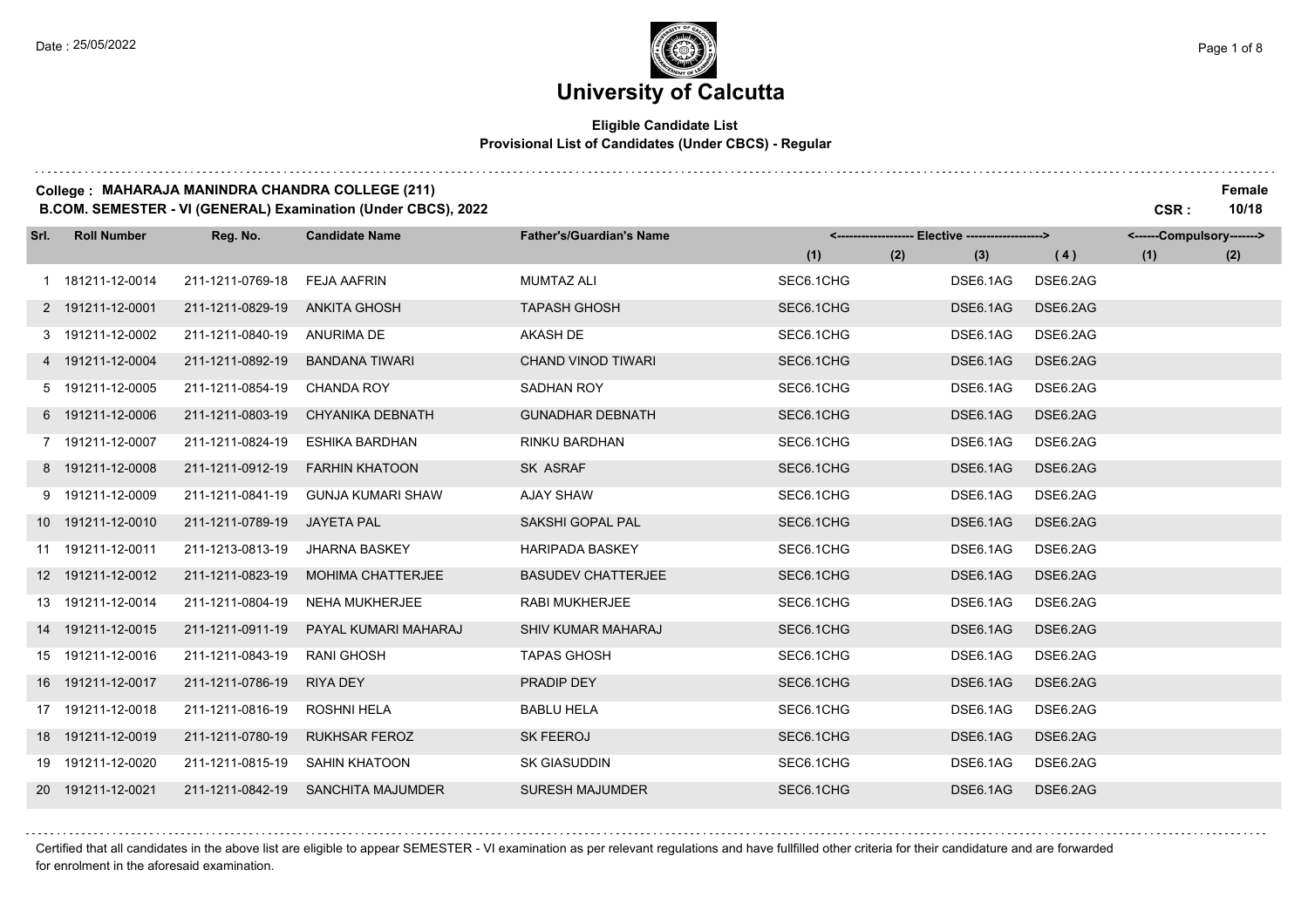and a straight

. . . . . . . .

### **University of Calcutta**

#### **Eligible Candidate List Provisional List of Candidates (Under CBCS) - Regular**

#### **College : MAHARAJA MANINDRA CHANDRA COLLEGE (211) Female**

**B.COM. SEMESTER - VI (GENERAL) Examination (Under CBCS), 2022 CSR : 10/18**

| Srl. | <b>Roll Number</b> | Reg. No.         | <b>Candidate Name</b> | <b>Father's/Guardian's Name</b> | <-------------------- Elective -------------------> |     |          |          | <------Compulsory-------> |     |
|------|--------------------|------------------|-----------------------|---------------------------------|-----------------------------------------------------|-----|----------|----------|---------------------------|-----|
|      |                    |                  |                       |                                 | (1)                                                 | (2) | (3)      | (4)      | (1)                       | (2) |
|      | 21 191211-12-0022  | 211-1211-0808-19 | <b>SAYONI DEY</b>     | DEBJIT DEY                      | SEC6.1CHG                                           |     | DSE6.1AG | DSE6.2AG |                           |     |
|      | 22 191211-12-0023  | 211-1211-0844-19 | SHIBANGEE CHOWDHURY   | <b>MOUMITA CHOWDHURY</b>        | SEC6.1CHG                                           |     | DSE6.1AG | DSE6.2AG |                           |     |
|      | 23 191211-12-0024  | 211-1211-0820-19 | SHRADHA SHARMA        | <b>LOKESH SHARMA</b>            | SEC6.1CHG                                           |     | DSE6.1AG | DSE6.2AG |                           |     |
|      | 24 191211-12-0025  | 211-1211-0830-19 | <b>SHRISTI KAR</b>    | <b>SWAPAN KAR</b>               | SEC6.1CHG                                           |     | DSE6.1AG | DSE6.2AG |                           |     |
|      | 25 191211-12-0026  | 211-1212-0870-19 | SILPA NASKAR          | <b>RAM CHANDRA NASKAR</b>       | SEC6.1CHG                                           |     | DSE6.1AG | DSE6.2AG |                           |     |
|      | 26 191211-12-0027  | 211-1211-0835-19 | <b>SOHINI ROY</b>     | <b>BABY ROY</b>                 | SEC6.1CHG                                           |     | DSE6.1AG | DSE6.2AG |                           |     |
|      | 27 191211-12-0028  | 211-1211-0895-19 | <b>SONAM MONDAL</b>   | RITA DEVI                       | SEC6.1CHG                                           |     | DSE6.1AG | DSE6.2AG |                           |     |
|      | 28 191211-12-0029  | 211-1211-0828-19 | SONIA SAHA            | DIPAK SAHA                      | SEC6.1CHG                                           |     | DSE6.1AG | DSE6.2AG |                           |     |
|      | 29 191211-12-0031  | 211-1211-0834-19 | SWETA KAR             | PRASAD KAR                      | SEC6.1CHG                                           |     | DSE6.1AG | DSE6.2AG |                           |     |
|      | 30 191211-12-0032  | 211-1211-0888-19 | TAMALIKA BAR          | <b>SURAJIT BAR</b>              | SEC6.1CHG                                           |     | DSE6.1AG | DSE6.2AG |                           |     |
|      | 31 191211-12-0033  | 211-1211-0893-19 | TANUSREE DUTTA        | TAPAN DUTTA                     | SEC6.1CHG                                           |     | DSE6.1AG | DSE6.2AG |                           |     |
|      | 32 191211-12-0034  | 211-1211-0855-19 | TIYASA ADHIKARY       | PUNAM ADHIKARY                  | SEC6.1CHG                                           |     | DSE6.1AG | DSE6.2AG |                           |     |
|      | 33 191211-12-0035  | 211-1212-0850-19 | TUSI MONDAL           | <b>SUMITRA MONDAL</b>           | SEC6.1CHG                                           |     | DSE6.1AG | DSE6.2AG |                           |     |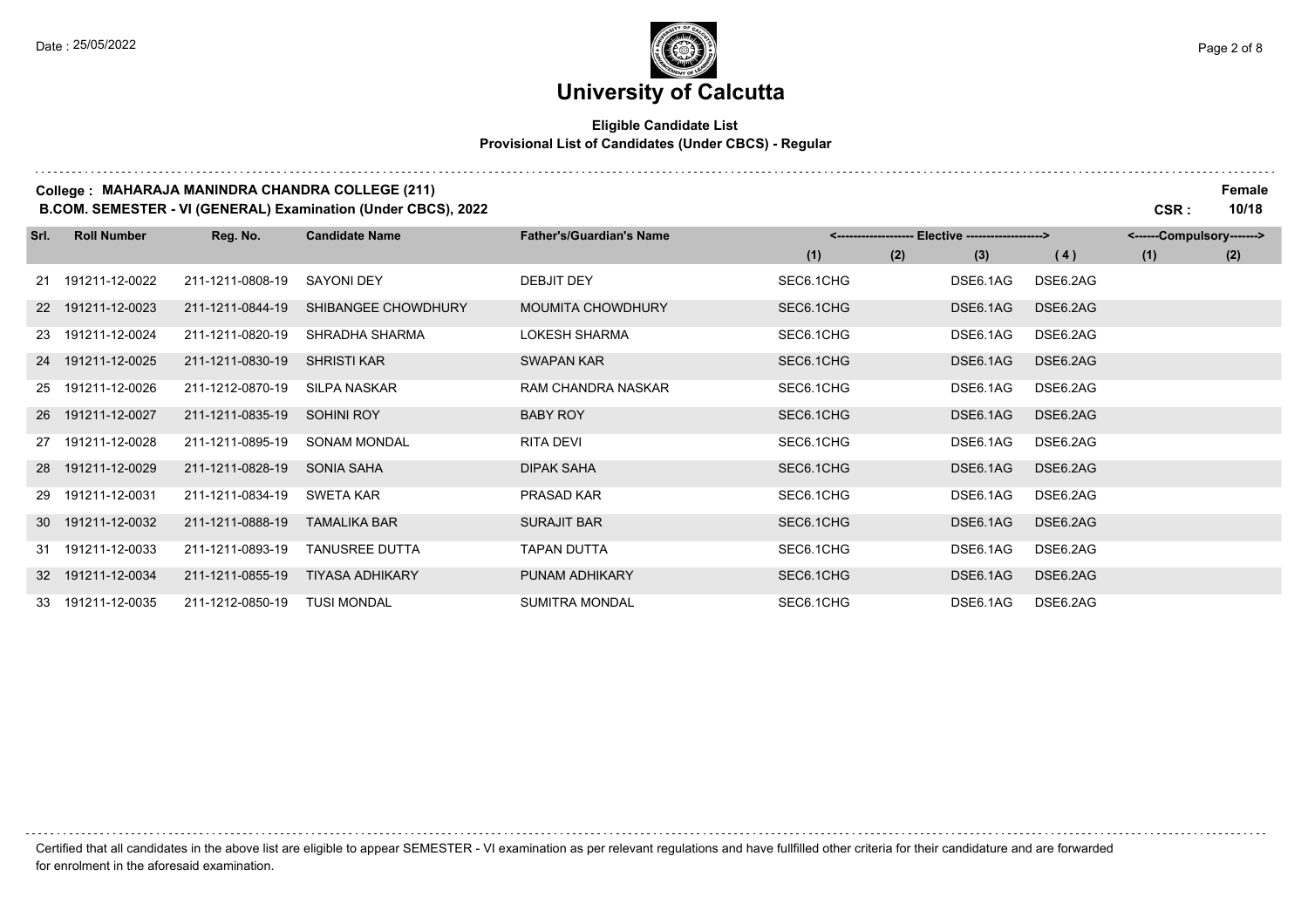## **University of Calcutta**

#### **Eligible Candidate List Provisional List of Candidates (Under CBCS) - Regular**

#### **College : MAHARAJA MANINDRA CHANDRA COLLEGE (211) Male**

**B.COM. SEMESTER - VI (GENERAL) Examination (Under CBCS), 2022 CSR : 10/18**

| Srl. | <b>Roll Number</b> | Reg. No.         | <b>Candidate Name</b>    | <b>Father's/Guardian's Name</b> |              |              | <------------------- Elective ------------------> |              | <------Compulsory-------> |     |
|------|--------------------|------------------|--------------------------|---------------------------------|--------------|--------------|---------------------------------------------------|--------------|---------------------------|-----|
|      |                    |                  |                          |                                 | (1)          | (2)          | (3)                                               | (4)          | (1)                       | (2) |
|      | 1 181211-22-0039   | 211-1111-0770-18 | <b>BIKI CHANDRA SAHA</b> | <b>NARAYAN SAHA</b>             | SEC6.1CHG    |              | DSE6.1AG                                          | DSE6.2AG     |                           |     |
|      | 2 181211-22-0114   | 211-1112-0850-18 | <b>SANDIP DAS</b>        | <b>DILIP DAS</b>                | SEC6.1CHG    |              | DSE6.1AG                                          | DSE6.2AG     |                           |     |
|      | 3 181211-22-0140   | 211-1112-1099-18 | <b>SOUVIK MONDAL</b>     | KASHI NATH MONDAL               | SEC6.1CHG    |              | DSE6.1MG                                          | DSE6.2MG     |                           |     |
|      | 4 191211-22-0001   | 211-1111-0826-19 | <b>ABHIJIT BAR</b>       | <b>MADHUSUDAN BAR</b>           | SEC6.1CHG    |              | DSE6.1AG                                          | DSE6.2AG     |                           |     |
|      | 5 191211-22-0002   | 211-1112-0860-19 | <b>ABHIJIT DAS</b>       | <b>SULATA DAS</b>               | SEC6.1CHG    |              | DSE6.1AG                                          | DSE6.2AG     |                           |     |
|      | 6 191211-22-0003   | 211-1112-0836-19 | <b>AKASH BISWAS</b>      | <b>SIPRA BISWAS</b>             | SEC6.1CHG    |              | DSE6.1AG                                          | DSE6.2AG     |                           |     |
|      | 7 191211-22-0004   | 211-1111-0798-19 | <b>AKASH DAS</b>         | <b>ASHOK DAS</b>                | SEC6.1CHG    |              | DSE6.1AG                                          | DSE6.2AG     |                           |     |
|      | 8 191211-22-0005   | 211-1111-0889-19 | AKASH DAS                | RITA DAS                        | SEC6.1CHG    |              | DSE6.1AG                                          | DSE6.2AG     |                           |     |
|      | 9 191211-22-0006   | 211-1111-0917-19 | <b>AKASH SHAW</b>        | <b>TARA SHAW</b>                | SEC6.1CHG    |              | DSE6.1AG                                          | DSE6.2AG     |                           |     |
|      | 10 191211-22-0007  | 211-1111-0901-19 | AMAN SHARMA              | <b>BINOD SHARMA</b>             | SEC6.1CHG    |              | DSE6.1AG                                          | DSE6.2AG     |                           |     |
|      | 11 191211-22-0008  | 211-1115-0869-19 | <b>AMIR ALI</b>          | <b>SHAKIL AHMAD</b>             | SEC6.1CHG    |              | DSE6.1AG                                          | DSE6.2AG     |                           |     |
|      | 12 191211-22-0009  | 211-1111-0898-19 | AMIT CHATTERJEE          | <b>RATAN CHATTERJEE</b>         | SEC6.1CHG    |              | DSE6.1AG                                          | DSE6.2AG     |                           |     |
|      | 13 191211-22-0010  | 211-1111-0776-19 | <b>AMIT MAHATO</b>       | SARITA DEVI                     | SEC6.1CHG    |              | DSE6.1AG                                          | DSE6.2AG     |                           |     |
|      | 14 191211-22-0011  | 211-1111-0907-19 | ANAND SHAW               | <b>GULAB CHAND SHAW</b>         | <b>DSEAG</b> | <b>DSEEG</b> | <b>DSEMG</b>                                      | <b>DSETG</b> |                           |     |
|      | 15 191211-22-0013  | 211-1114-0800-19 | <b>ANKET GHOSH</b>       | <b>CHANDANA GHOSH</b>           | SEC6.1CHG    |              | DSE6.1AG                                          | DSE6.2AG     |                           |     |
|      | 16 191211-22-0015  | 211-1111-0795-19 | <b>ARIJIT GHOSH</b>      | <b>BIVAS GHOSH</b>              | SEC6.1CHG    |              | DSE6.1AG                                          | DSE6.2AG     |                           |     |
|      | 17 191211-22-0016  | 211-1112-0875-19 | <b>ARUN PRADHAN</b>      | <b>ASHOK PRADHAN</b>            | SEC6.1CHG    |              | DSE6.1AG                                          | DSE6.2AG     |                           |     |
|      | 18 191211-22-0017  | 211-1111-0905-19 | <b>AVINABA MAITY</b>     | <b>TARUN MAITY</b>              | SEC6.1CHG    |              | DSE6.1AG                                          | DSE6.2AG     |                           |     |
|      | 19 191211-22-0018  | 211-1111-0814-19 | <b>AVISEKH SINGH</b>     | <b>BHARAT SINGH</b>             | SEC6.1CHG    |              | DSE6.1AG                                          | DSE6.2AG     |                           |     |
|      | 20 191211-22-0019  | 211-1111-0809-19 | <b>BALGOPAL SHAW</b>     | <b>SANJAY SHAW</b>              | SEC6.1CHG    |              | DSE6.1AG                                          | DSE6.2AG     |                           |     |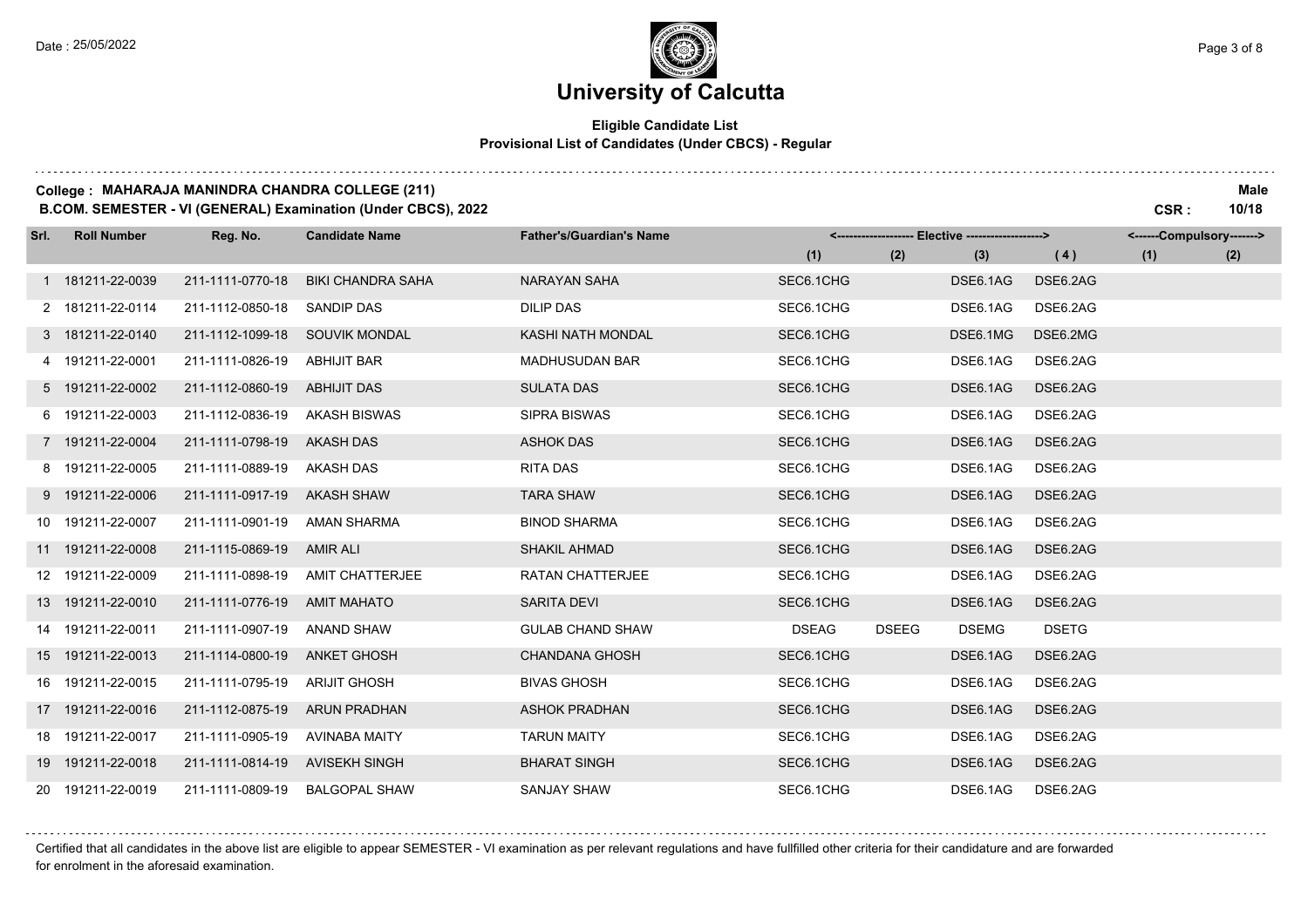## **University of Calcutta**

#### **Eligible Candidate List Provisional List of Candidates (Under CBCS) - Regular**

#### **College : MAHARAJA MANINDRA CHANDRA COLLEGE (211) Male**

**B.COM. SEMESTER - VI (GENERAL) Examination (Under CBCS), 2022 CSR : 10/18**

| Srl. | <b>Roll Number</b> | Reg. No.         | <b>Candidate Name</b>      | <b>Father's/Guardian's Name</b> |           | <------------------- Elective ------------------> |          | <------Compulsory-------> |     |
|------|--------------------|------------------|----------------------------|---------------------------------|-----------|---------------------------------------------------|----------|---------------------------|-----|
|      |                    |                  |                            |                                 | (1)       | (2)<br>(3)                                        | (4)      | (1)                       | (2) |
|      | 21 191211-22-0020  | 211-1112-0879-19 | <b>BIDYUT MONDAL</b>       | <b>BIMAN MONDAL</b>             | SEC6.1CHG | DSE6.1AG                                          | DSE6.2AG |                           |     |
|      | 22 191211-22-0021  | 211-1111-0916-19 | <b>BIJAY DAS</b>           | <b>MOTI DAS</b>                 | SEC6.1CHG | DSE6.1AG                                          | DSE6.2AG |                           |     |
|      | 23 191211-22-0022  | 211-1112-0822-19 | <b>BIJOY BACHER</b>        | <b>KRISHNAPADA BACHER</b>       | SEC6.1CHG | DSE6.1AG                                          | DSE6.2AG |                           |     |
|      | 24 191211-22-0023  | 211-1111-0799-19 | <b>BIKASH KR SINGH</b>     | <b>BINOD SINGH</b>              | SEC6.1CHG | DSE6.1AG                                          | DSE6.2AG |                           |     |
|      | 25 191211-22-0024  | 211-1111-0818-19 | <b>BIKI DAS</b>            | <b>UTTAM DAS</b>                | SEC6.1CHG | DSE6.1AG                                          | DSE6.2AG |                           |     |
|      | 26 191211-22-0025  | 211-1111-0845-19 | <b>BISHAL KUMAR MAHATO</b> | SANJIT MAHATO                   | SEC6.1CHG | DSE6.1AG                                          | DSE6.2AG |                           |     |
|      | 27 191211-22-0026  | 211-1111-0812-19 | <b>BITTU KUMAR SINGH</b>   | <b>UMA SINGH</b>                | SEC6.1CHG | DSE6.1AG                                          | DSE6.2AG |                           |     |
|      | 28 191211-22-0027  | 211-1111-0832-19 | <b>BIVASH DAS</b>          | <b>DILIP KUMAR DAS</b>          | SEC6.1CHG | DSE6.1AG                                          | DSE6.2AG |                           |     |
|      | 29 191211-22-0028  | 211-1112-0867-19 | <b>CHAYAN BISWAS</b>       | DAYAL BISWAS                    | SEC6.1CHG | DSE6.1AG                                          | DSE6.2AG |                           |     |
|      | 30 191211-22-0029  | 211-1112-0874-19 | <b>DEBATOSH SARKAR</b>     | <b>KAMALESH SARKAR</b>          | SEC6.1CHG | DSE6.1AG                                          | DSE6.2AG |                           |     |
|      | 31 191211-22-0030  | 211-1111-0802-19 | <b>DEEP SINHA</b>          | <b>SUBHASIS SINHA</b>           | SEC6.1CHG | DSE6.1AG                                          | DSE6.2AG |                           |     |
|      | 32 191211-22-0031  | 211-1111-0909-19 | DIPAK PRASAD               | <b>RAJ KUMAR PRASAD</b>         | SEC6.1CHG | DSE6.1AG                                          | DSE6.2AG |                           |     |
|      | 33 191211-22-0032  | 211-1111-0810-19 | <b>GOPAL SAHA</b>          | <b>MANIK SAHA</b>               | SEC6.1CHG | DSE6.1AG                                          | DSE6.2AG |                           |     |
|      | 34 191211-22-0033  | 211-1111-0852-19 | <b>JEET CHOWDHURY</b>      | <b>ASIT CHOWDHURY</b>           | SEC6.1CHG | DSE6.1AG                                          | DSE6.2AG |                           |     |
|      | 35 191211-22-0034  | 211-1112-0865-19 | <b>JIT ROY</b>             | <b>BOBITA ROY</b>               | SEC6.1CHG | DSE6.1AG                                          | DSE6.2AG |                           |     |
|      | 36 191211-22-0035  | 211-1111-0900-19 | <b>JOY SAHA</b>            | <b>MANIK SAHA</b>               | SEC6.1CHG | DSE6.1AG                                          | DSE6.2AG |                           |     |
|      | 37 191211-22-0036  | 211-1111-0920-19 | <b>KABI PRAJAPATI</b>      | <b>SAMBHU PRAJAPATI</b>         | SEC6.1CHG | DSE6.1AG                                          | DSE6.2AG |                           |     |
|      | 38 191211-22-0037  | 211-1111-0837-19 | <b>KAMALRAJ SINGH</b>      | <b>DIDAR SINGH</b>              | SEC6.1CHG | DSE6.1AG                                          | DSE6.2AG |                           |     |
|      | 39 191211-22-0038  | 211-1112-0876-19 | KOUSHIK HALDER             | <b>MAMATA HALDER</b>            | SEC6.1CHG | DSE6.1AG                                          | DSE6.2AG |                           |     |
|      | 40 191211-22-0039  | 211-1111-0904-19 | <b>KRISHNA RAM</b>         | <b>SURESH RAM</b>               | SEC6.1CHG | DSE6.1AG                                          | DSE6.2AG |                           |     |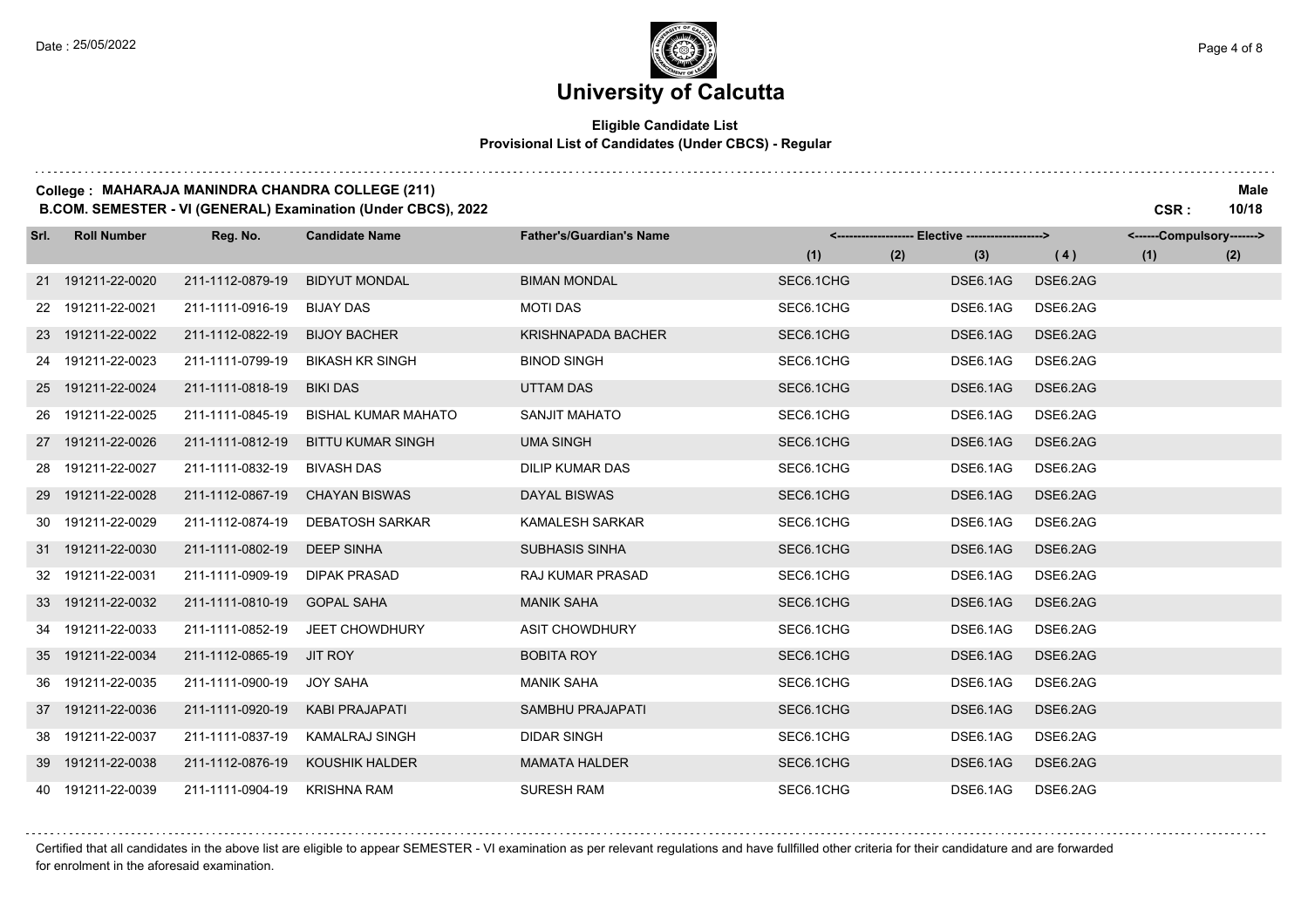and a straight

and a state of

## **University of Calcutta**

#### **Eligible Candidate List Provisional List of Candidates (Under CBCS) - Regular**

#### **College : MAHARAJA MANINDRA CHANDRA COLLEGE (211) Male**

**B.COM. SEMESTER - VI (GENERAL) Examination (Under CBCS), 2022 CSR : 10/18**

| Srl. | <b>Roll Number</b> | Reg. No.         | <b>Candidate Name</b>     | <b>Father's/Guardian's Name</b> |              |              | <------------------- Elective ------------------> |              | <------Compulsory-------> |     |
|------|--------------------|------------------|---------------------------|---------------------------------|--------------|--------------|---------------------------------------------------|--------------|---------------------------|-----|
|      |                    |                  |                           |                                 | (1)          | (2)          | (3)                                               | (4)          | (1)                       | (2) |
|      | 41 191211-22-0040  | 211-1111-0778-19 | <b>KRISHNENDU BISWAS</b>  | <b>MRIDUL KANTI BISWAS</b>      | SEC6.1CHG    |              | DSE6.1AG                                          | DSE6.2AG     |                           |     |
|      | 42 191211-22-0041  | 211-1111-0847-19 | <b>KUSHAL PAUL</b>        | <b>JAGANNATH PAUL</b>           | SEC6.1CHG    |              | DSE6.1AG                                          | DSE6.2AG     |                           |     |
|      | 43 191211-22-0042  | 211-1111-0891-19 | <b>MAINAK SAHA</b>        | <b>KALIPRASAD SAHA</b>          | SEC6.1CHG    |              | DSE6.1AG                                          | DSE6.2AG     |                           |     |
|      | 44 191211-22-0043  | 211-1111-0839-19 | <b>MANISH SHAW</b>        | <b>MANOJ KUMAR SHAW</b>         | SEC6.1CHG    |              | DSE6.1AG                                          | DSE6.2AG     |                           |     |
|      | 45 191211-22-0044  | 211-1115-0862-19 | <b>MD ADIL RASHID</b>     | <b>RASHID HAQUE</b>             | <b>DSEAG</b> | <b>DSEEG</b> | <b>DSEMG</b>                                      | <b>DSETG</b> |                           |     |
|      | 46 191211-22-0045  | 211-1111-0851-19 | <b>MD ARMAN</b>           | <b>MD NOUSHAD</b>               | SEC6.1CHG    |              | DSE6.1AG                                          | DSE6.2AG     |                           |     |
|      | 47 191211-22-0047  | 211-1112-0838-19 | <b>MRINMOY MONDAL</b>     | <b>DINESH MONDAL</b>            | SEC6.1CHG    |              | DSE6.1AG                                          | DSE6.2AG     |                           |     |
|      | 48 191211-22-0048  | 211-1111-0884-19 | <b>OMPRAKASH GUPTA</b>    | SANTOSH KUMAR GUPTA             | SEC6.1CHG    |              | DSE6.1AG                                          | DSE6.2AG     |                           |     |
|      | 49 191211-22-0051  | 211-1112-0863-19 | <b>PRADIP KUMAR GAYEN</b> | DHANANJAY GAYEN                 | SEC6.1CHG    |              | DSE6.1AG                                          | DSE6.2AG     |                           |     |
|      | 50 191211-22-0052  | 211-1111-0899-19 | PRADIPTA GOSWAMI          | KALPANA GOSWAMI                 | SEC6.1CHG    |              | DSE6.1AG                                          | DSE6.2AG     |                           |     |
|      | 51 191211-22-0054  | 211-1111-0784-19 | <b>PRATIM PAL</b>         | PROHLAD PAL                     | SEC6.1CHG    |              | DSE6.1AG                                          | DSE6.2AG     |                           |     |
|      | 52 191211-22-0055  | 211-1111-0821-19 | <b>PRAVIR SHAW</b>        | SANJAY KUMAR SHAW               | SEC6.1CHG    |              | DSE6.1AG                                          | DSE6.2AG     |                           |     |
|      | 53 191211-22-0056  | 211-1112-0910-19 | PRINCE HALDER             | <b>PANKAJ HALDER</b>            | SEC6.1CHG    |              | DSE6.1AG                                          | DSE6.2AG     |                           |     |
|      | 54 191211-22-0057  | 211-1111-0914-19 | PRITAM KOLEY              | <b>AMAR KOLEY</b>               | SEC6.1CHG    |              | DSE6.1AG                                          | DSE6.2AG     |                           |     |
|      | 55 191211-22-0058  | 211-1111-0831-19 | <b>RAHUL DAS</b>          | RAJU DAS AND                    | SEC6.1CHG    |              | DSE6.1AG                                          | DSE6.2AG     |                           |     |
|      | 56 191211-22-0059  | 211-1111-0919-19 | <b>RAHUL KUMAR SINGH</b>  | <b>ANIL SINGH</b>               | SEC6.1CHG    |              | DSE6.1AG                                          | DSE6.2AG     |                           |     |
|      | 57 191211-22-0060  | 211-1112-0894-19 | RAHUL MONDAL              | <b>SUBODH MONDAL</b>            | SEC6.1CHG    |              | DSE6.1AG                                          | DSE6.2AG     |                           |     |
|      | 58 191211-22-0061  | 211-1111-0811-19 | RAHUL PRAJAPATI           | <b>MANNU PRAJAPATI</b>          | SEC6.1CHG    |              | DSE6.1AG                                          | DSE6.2AG     |                           |     |
|      | 59 191211-22-0062  | 211-1111-0827-19 | <b>RAJA KUMAR SINGH</b>   | AVINESH PRASAD SINGH            | SEC6.1CHG    |              | DSE6.1AG                                          | DSE6.2AG     |                           |     |
|      | 60 191211-22-0063  | 211-1111-0846-19 | <b>RAJDEEP SAHA</b>       | SWAPAN KUMAR SAHA               | SEC6.1CHG    |              | DSE6.1AG                                          | DSE6.2AG     |                           |     |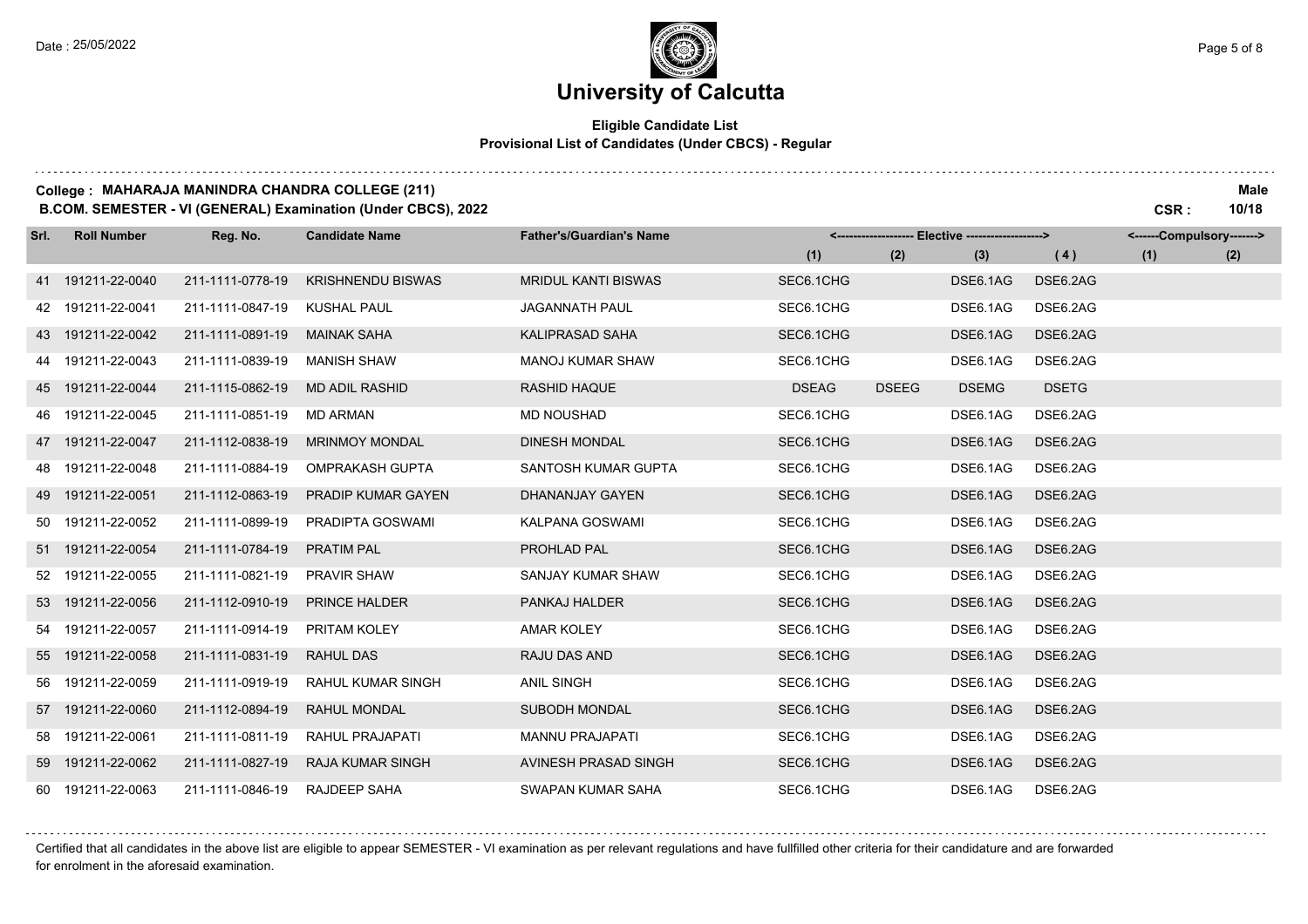## **University of Calcutta**

#### **Eligible Candidate List Provisional List of Candidates (Under CBCS) - Regular**

#### **College : MAHARAJA MANINDRA CHANDRA COLLEGE (211) Male**

**B.COM. SEMESTER - VI (GENERAL) Examination (Under CBCS), 2022 CSR : 10/18**

| Srl. | <b>Roll Number</b> | Reg. No.         | <b>Candidate Name</b>    | <b>Father's/Guardian's Name</b> |           | <------------------- Elective ------------------> |          | <------Compulsory-------> |     |
|------|--------------------|------------------|--------------------------|---------------------------------|-----------|---------------------------------------------------|----------|---------------------------|-----|
|      |                    |                  |                          |                                 | (1)       | (2)<br>(3)                                        | (4)      | (1)                       | (2) |
|      | 61 191211-22-0064  | 211-1111-0782-19 | <b>RAKESH GHOSH</b>      | <b>TAPAN GHOSH</b>              | SEC6.1CHG | DSE6.1AG                                          | DSE6.2AG |                           |     |
|      | 62 191211-22-0066  | 211-1111-0883-19 | <b>ROHIT KAHAR</b>       | <b>ARJUN KAHAR</b>              | SEC6.1CHG | DSE6.1AG                                          | DSE6.2AG |                           |     |
|      | 63 191211-22-0067  | 211-1111-0856-19 | <b>ROHIT SHARMA</b>      | <b>AJAY SHARMA</b>              | SEC6.1CHG | DSE6.1AG                                          | DSE6.2AG |                           |     |
|      | 64 191211-22-0068  | 211-1111-0796-19 | RUDRA SAHA               | NANDITA SAHA                    | SEC6.1CHG | DSE6.1AG                                          | DSE6.2AG |                           |     |
|      | 65 191211-22-0069  | 211-1111-0890-19 | <b>SAHIL BARUAH</b>      | <b>AKHIL BARUAH</b>             | SEC6.1CHG | DSE6.1AG                                          | DSE6.2AG |                           |     |
|      | 66 191211-22-0070  | 211-1114-0882-19 | <b>SAHIL KUNDU</b>       | <b>SAMIR KUNDU</b>              | SEC6.1CHG | DSE6.1AG                                          | DSE6.2AG |                           |     |
|      | 67 191211-22-0071  | 211-1111-0791-19 | SAIBAL CHAKRABORTY       | RANJAN CHAKRABORTY              | SEC6.1CHG | DSE6.1AG                                          | DSE6.2AG |                           |     |
|      | 68 191211-22-0072  | 211-1111-0788-19 | <b>SAMRAT BAKULI</b>     | MAYA KHAN                       | SEC6.1CHG | DSE6.1AG                                          | DSE6.2AG |                           |     |
|      | 69 191211-22-0074  | 211-1112-0864-19 | <b>SAUKARSH MAZUMDER</b> | ARCHANA MAZUMDER                | SEC6.1CHG | DSE6.1AG                                          | DSE6.2AG |                           |     |
|      | 70 191211-22-0075  | 211-1111-0790-19 | <b>SAYAN BANERJEE</b>    | ASHIS KUMAR BANERJEE            | SEC6.1CHG | DSE6.1AG                                          | DSE6.2AG |                           |     |
|      | 71 191211-22-0076  | 211-1111-0785-19 | <b>SAYAN DAS</b>         | <b>PARIMAL DAS</b>              | SEC6.1CHG | DSE6.1AG                                          | DSE6.2AG |                           |     |
|      | 72 191211-22-0077  | 211-1111-0792-19 | SAYAN KHANRA             | SATYAJIT KHANRA                 | SEC6.1CHG | DSE6.1AG                                          | DSE6.2AG |                           |     |
|      | 73 191211-22-0079  | 211-1111-0805-19 | <b>SHUVAJIT DAS</b>      | <b>TARASANKAR DAS</b>           | SEC6.1CHG | DSE6.1AG                                          | DSE6.2AG |                           |     |
|      | 74 191211-22-0080  | 211-1111-0853-19 | SIDDHANT SHAW            | <b>BHARAT SHAW</b>              | SEC6.1CHG | DSE6.1AG                                          | DSE6.2AG |                           |     |
|      | 75 191211-22-0081  | 211-1111-0908-19 | <b>SK FAHIMUDDIN</b>     | SK FAKHRUDDIN ALI               | SEC6.1CHG | DSE6.1AG                                          | DSE6.2AG |                           |     |
|      | 76 191211-22-0082  | 211-1111-0896-19 | SOUMYAJIT DAS            | <b>ASOK DAS</b>                 | SEC6.1CHG | DSE6.1AG                                          | DSE6.2AG |                           |     |
|      | 77 191211-22-0083  | 211-1111-0848-19 | SOURAV KUNDU             | <b>SWAPAN KUNDU</b>             | SEC6.1CHG | DSE6.1AG                                          | DSE6.2AG |                           |     |
|      | 78 191211-22-0084  | 211-1112-0871-19 | SOURAV MANDAL            | <b>KUSHI MANDAL</b>             | SEC6.1CHG | DSE6.1AG                                          | DSE6.2AG |                           |     |
|      | 79 191211-22-0085  | 211-1111-0806-19 | <b>SOURAV SAHA</b>       | SUBHASH CHANDRA SAHA            | SEC6.1CHG | DSE6.1AG                                          | DSE6.2AG |                           |     |
|      | 80 191211-22-0086  | 211-1111-0797-19 | <b>SOURISH BERA</b>      | SHIBNATH BERA                   | SEC6.1CHG | DSE6.1AG                                          | DSE6.2AG |                           |     |

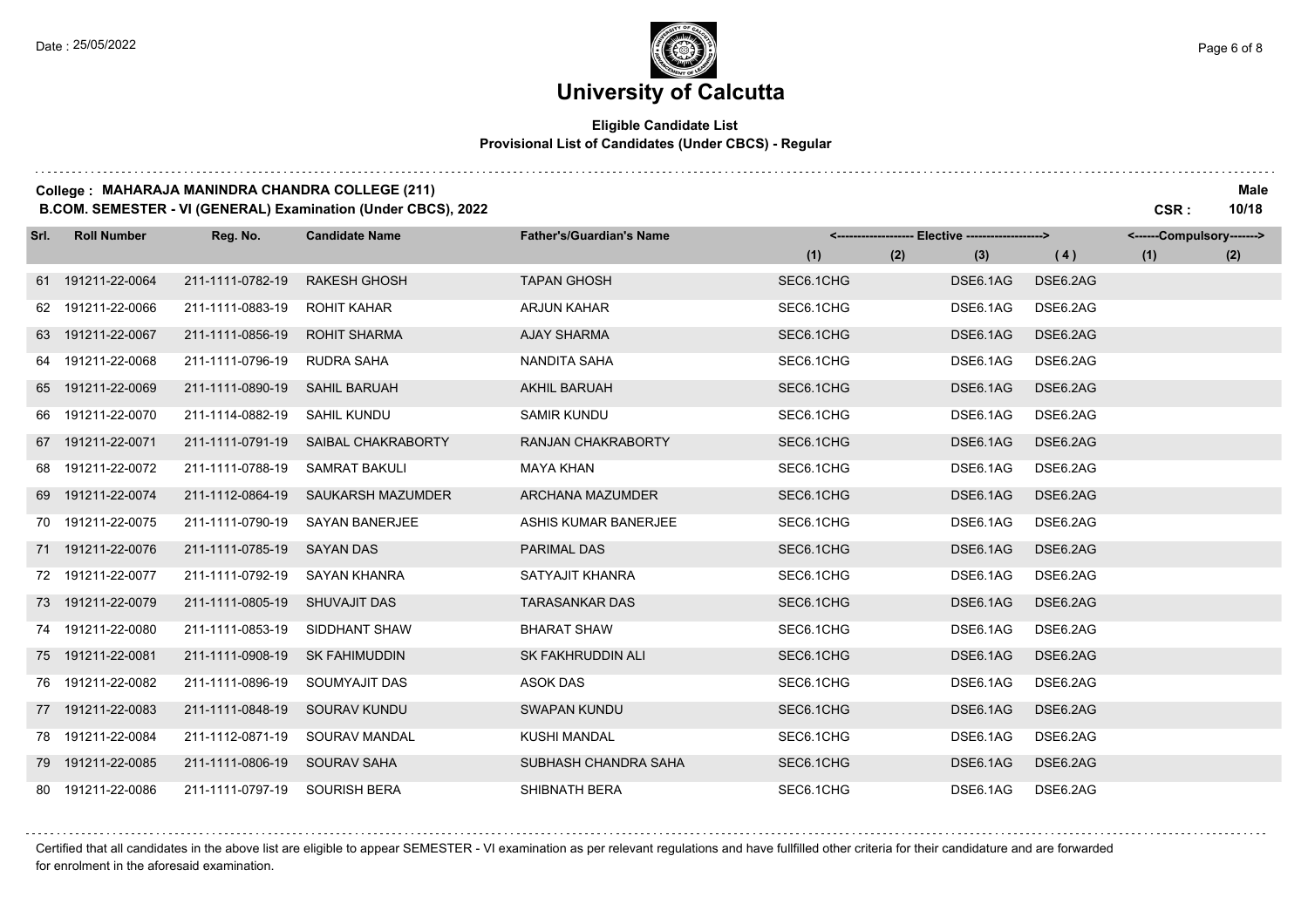### **University of Calcutta**

#### **Eligible Candidate List Provisional List of Candidates (Under CBCS) - Regular**

#### **College : MAHARAJA MANINDRA CHANDRA COLLEGE (211) Male**

**B.COM. SEMESTER - VI (GENERAL) Examination (Under CBCS), 2022 CSR : 10/18**

| Srl. | <b>Roll Number</b> | Reg. No.         | <b>Candidate Name</b>   | <b>Father's/Guardian's Name</b> |              |              | <------------------- Elective ------------------> |              | <------Compulsory-------> |     |
|------|--------------------|------------------|-------------------------|---------------------------------|--------------|--------------|---------------------------------------------------|--------------|---------------------------|-----|
|      |                    |                  |                         |                                 | (1)          | (2)          | (3)                                               | (4)          | (1)                       | (2) |
|      | 81 191211-22-0087  | 211-1114-0794-19 | <b>SOURISH GHOSH</b>    | KALA CHAND GHOSH                | SEC6.1CHG    |              | DSE6.1AG                                          | DSE6.2AG     |                           |     |
|      | 82 191211-22-0089  | 211-1111-0787-19 | SOUVIK POLLEY           | <b>SUBIR POLLEY</b>             | SEC6.1CHG    |              | DSE6.1AG                                          | DSE6.2AG     |                           |     |
|      | 83 191211-22-0090  | 211-1111-0779-19 | <b>SUBHAJIT BAGUI</b>   | <b>NARAYAN BAGUI</b>            | SEC6.1CHG    |              | DSE6.1AG                                          | DSE6.2AG     |                           |     |
|      | 84 191211-22-0091  | 211-1112-0866-19 | <b>SUBHRA DAS</b>       | SADHAN CH DAS                   | SEC6.1CHG    |              | DSE6.1AG                                          | DSE6.2AG     |                           |     |
|      | 85 191211-22-0092  | 211-1121-0315-16 | SUDIPTO MONDAL          | <b>SAMARESH MONDAL</b>          | SEC6.1CHG    |              | DSE6.1AG                                          | DSE6.2AG     |                           |     |
| 86   | 191211-22-0093     | 211-1111-0902-19 | <b>SUJIT KUMAR SHAW</b> | CHHOTE LAL SHAW                 | <b>DSEAG</b> | <b>DSEEG</b> | <b>DSEMG</b>                                      | <b>DSETG</b> |                           |     |
|      | 87 191211-22-0094  | 211-1112-0872-19 | <b>SUKANTA MRIDHA</b>   | KHITISH CHANDRA MRIDHA          | SEC6.1CHG    |              | DSE6.1AG                                          | DSE6.2AG     |                           |     |
|      | 88 191211-22-0095  | 211-1111-0886-19 | <b>SUMAN MONDAL</b>     | <b>SAMIR MONDAL</b>             | SEC6.1CHG    |              | DSE6.1AG                                          | DSE6.2AG     |                           |     |
|      | 89 191211-22-0097  | 211-1114-0915-19 | <b>SUMIT PRAJAPATI</b>  | RANJIT PRAJAPATI                | SEC6.1CHG    |              | DSE6.1AG                                          | DSE6.2AG     |                           |     |
|      | 90 191211-22-0098  | 211-1112-0873-19 | <b>SUPRATIM KOLI</b>    | SUBHASH KOLI                    | SEC6.1CHG    |              | DSE6.1AG                                          | DSE6.2AG     |                           |     |
|      | 91 191211-22-0099  | 211-1112-0819-19 | SUPRIYA SARDAR          | <b>KAJAL SARDAR</b>             | SEC6.1CHG    |              | DSE6.1AG                                          | DSE6.2AG     |                           |     |
|      | 92 191211-22-0100  | 211-1111-0793-19 | <b>SURAJ YADAV</b>      | SUBHASH YADAV                   | SEC6.1CHG    |              | DSE6.1AG                                          | DSE6.2AG     |                           |     |
|      | 93 191211-22-0101  | 211-1111-0887-19 | <b>SURAJIT DAS</b>      | <b>SUBIR DAS</b>                | SEC6.1CHG    |              | DSE6.1AG                                          | DSE6.2AG     |                           |     |
|      | 94 191211-22-0103  | 211-1111-0833-19 | <b>SUVAMAY PAUL</b>     | <b>SUSANTA KUMAR PAUL</b>       | SEC6.1CHG    |              | DSE6.1AG                                          | DSE6.2AG     |                           |     |
|      | 95 191211-22-0104  | 211-1111-0781-19 | <b>SUVANJAN DAS</b>     | SATYARANJAN DAS                 | SEC6.1CHG    |              | DSE6.1AG                                          | DSE6.2AG     |                           |     |
| 96   | 191211-22-0105     | 211-1111-0849-19 | <b>SWAPNAMAY PAUL</b>   | SUSANTA KUMAR PAUL              | SEC6.1CHG    |              | DSE6.1AG                                          | DSE6.2AG     |                           |     |
|      | 97 191211-22-0106  | 211-1111-0817-19 | <b>TAMAL SARKAR</b>     | <b>TAPAN SARKAR</b>             | SEC6.1CHG    |              | DSE6.1AG                                          | DSE6.2AG     |                           |     |
| 98   | 191211-22-0107     | 211-1111-0825-19 | <b>TANMOY GHOSH</b>     | <b>TARUN GHOSH</b>              | SEC6.1CHG    |              | DSE6.1AG                                          | DSE6.2AG     |                           |     |
|      | 99 191211-22-0108  | 211-1111-0885-19 | <b>VICTOR GHOSH</b>     | <b>GOURAB GHOSH</b>             | SEC6.1CHG    |              | DSE6.1AG                                          | DSE6.2AG     |                           |     |
|      | 100 191211-22-0109 | 211-1112-0857-19 | <b>VIKTOR SARKAR</b>    | <b>LAXMI SARKAR</b>             | SEC6.1CHG    |              | DSE6.1AG                                          | DSE6.2AG     |                           |     |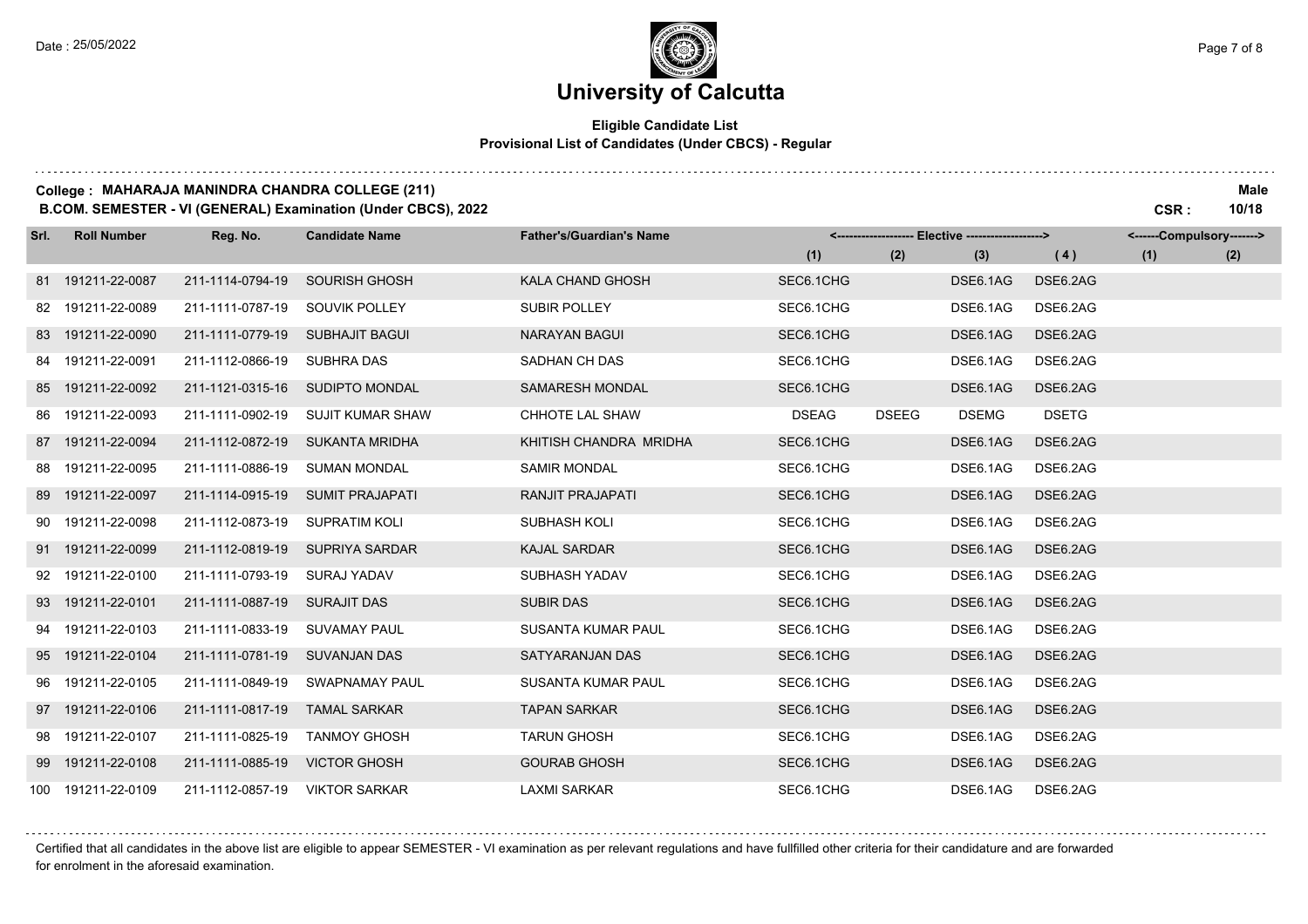# **University of Calcutta**

#### **Eligible Candidate List Provisional List of Candidates (Under CBCS) - Regular**

| College : MAHARAJA MANINDRA CHANDRA COLLEGE (211)<br>B.COM. SEMESTER - VI (GENERAL) Examination (Under CBCS), 2022<br>CSR : |                    |                  |                          |                                 |                     |     |                                 |          |                           |     |
|-----------------------------------------------------------------------------------------------------------------------------|--------------------|------------------|--------------------------|---------------------------------|---------------------|-----|---------------------------------|----------|---------------------------|-----|
| Srl.                                                                                                                        | <b>Roll Number</b> | Reg. No.         | <b>Candidate Name</b>    | <b>Father's/Guardian's Name</b> | < ----------------- |     | - Elective -------------------> |          | <------Compulsory-------> |     |
|                                                                                                                             |                    |                  |                          |                                 | (1)                 | (2) | (3)                             | (4)      | (1)                       | (2) |
| 101                                                                                                                         | 191211-22-0110     | 211-1112-0880-19 | <b>VISHAL MALLICK</b>    | <b>MAHENDRA MALLICK</b>         | SEC6.1CHG           |     | DSE6.1AG                        | DSE6.2AG |                           |     |
| 102                                                                                                                         | 191211-22-0111     | 211-1111-0858-19 | <b>VIVEK SHAW</b>        | <b>BACHA LAL SHAW</b>           | SEC6.1CHG           |     | DSE6.1AG                        | DSE6.2AG |                           |     |
| 103                                                                                                                         | 191211-22-0112     | 111-1111-0056-18 | <b>SAYAN KUMAR GHOSH</b> | SAROJ KUMAR GHOSH               | SEC6.1CHG           |     | DSE6.1AG                        | DSE6.2AG |                           |     |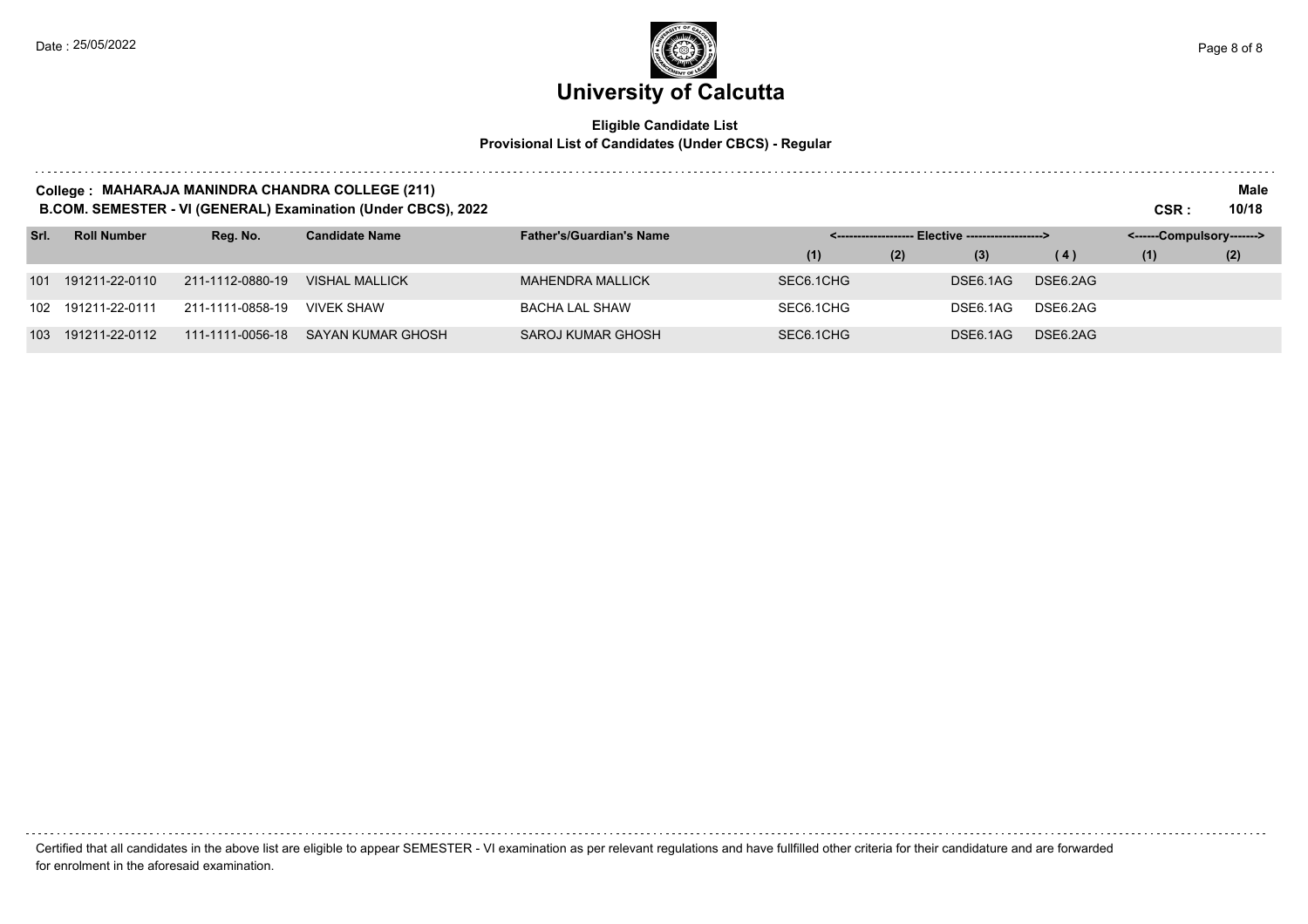

#### **Eligible Candidate List Provisional List of Candidates (Under CBCS) - Regular**

| College: MAHARAJA MANINDRA CHANDRA COLLEGE (211)<br>B.COM. SEMESTER - VI (GENERAL) Examination (Under CBCS), 2022<br>CSR : |                    |                  |                       |                                 |              |              |                                                     |              |                           |       |
|----------------------------------------------------------------------------------------------------------------------------|--------------------|------------------|-----------------------|---------------------------------|--------------|--------------|-----------------------------------------------------|--------------|---------------------------|-------|
|                                                                                                                            |                    |                  |                       |                                 |              |              |                                                     |              |                           | 64/17 |
| Srl.                                                                                                                       | <b>Roll Number</b> | Reg. No.         | <b>Candidate Name</b> | <b>Father's/Guardian's Name</b> |              |              | <-------------------- Elective -------------------> |              | <------Compulsory-------> |       |
|                                                                                                                            |                    |                  |                       |                                 | (1)          | (2)          | (3)                                                 | (4)          | (1)                       | (2)   |
|                                                                                                                            | ' 171211-12-0024   | 211-1212-0228-17 | PAYEL MONDAL          | <b>RABI MONDAL</b>              | <b>DSEAG</b> | <b>DSEEG</b> | <b>DSEMG</b>                                        | <b>DSETG</b> |                           |       |

Certified that all candidates in the above list are eligible to appear SEMESTER - VI examination as per relevant regulations and have fullfilled other criteria for their candidature and are forwarded for enrolment in the aforesaid examination.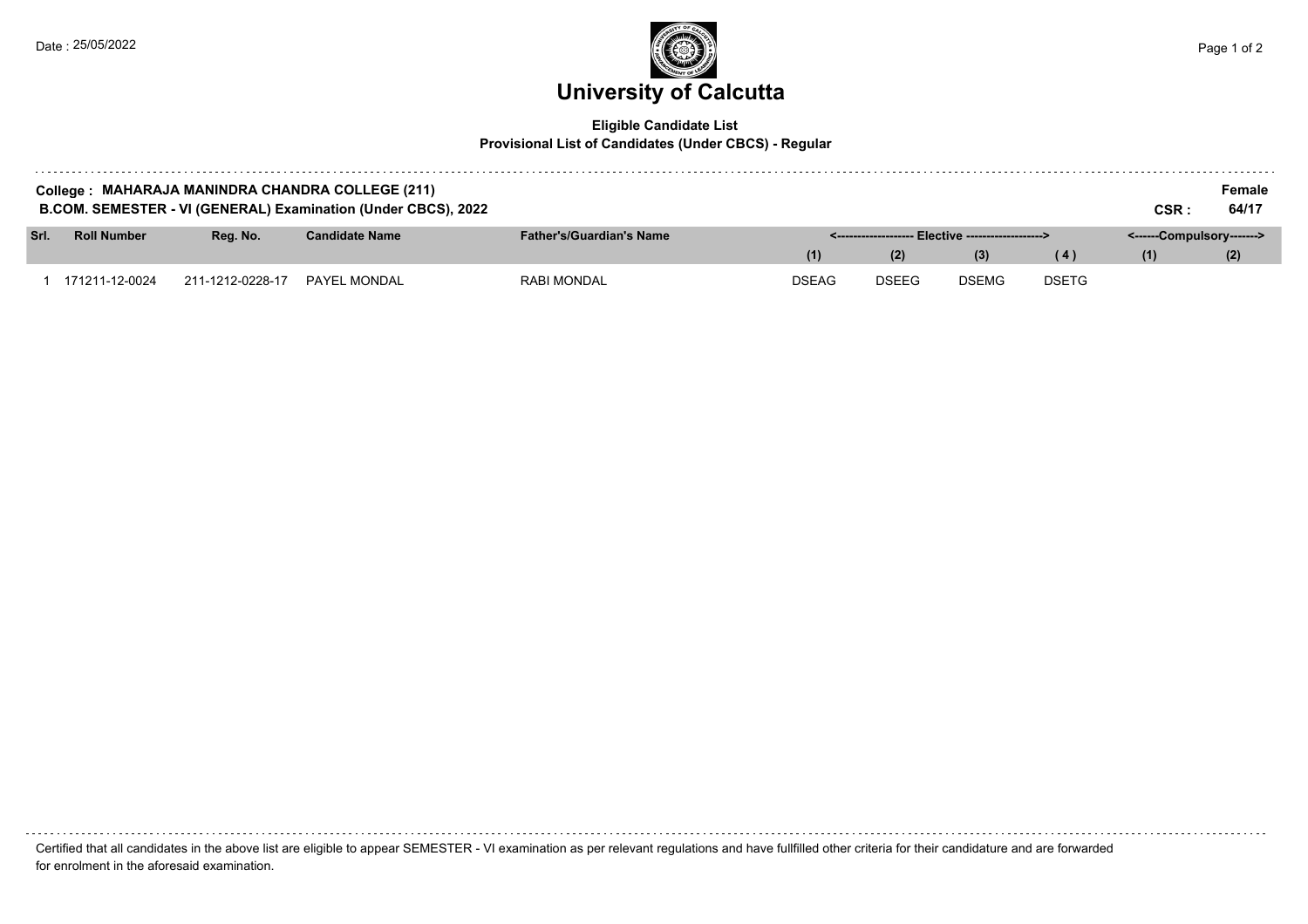

#### **Eligible Candidate List Provisional List of Candidates (Under CBCS) - Regular**

| College : MAHARAJA MANINDRA CHANDRA COLLEGE (211)<br>B.COM. SEMESTER - VI (GENERAL) Examination (Under CBCS), 2022<br>CSR : |                    |                  |                       |                                 |           |     |                                                     |          |                           |             |
|-----------------------------------------------------------------------------------------------------------------------------|--------------------|------------------|-----------------------|---------------------------------|-----------|-----|-----------------------------------------------------|----------|---------------------------|-------------|
| Srl.                                                                                                                        | <b>Roll Number</b> | Rea. No.         | <b>Candidate Name</b> | <b>Father's/Guardian's Name</b> |           |     | <-------------------- Elective -------------------> |          | <------Compulsory-------> |             |
|                                                                                                                             |                    |                  |                       |                                 |           | (2) | (3)                                                 | (4)      | (1)                       | (2)         |
|                                                                                                                             |                    |                  |                       |                                 |           |     |                                                     |          |                           |             |
|                                                                                                                             | 171211-22-0022     | 211-1111-1273-17 | AVIJIT PAUL           | <b>TAPAS PAUL</b>               | SEC6.1CHG |     | DSE6.1AG                                            | DSE6.2AG |                           | <b>ENVS</b> |

Certified that all candidates in the above list are eligible to appear SEMESTER - VI examination as per relevant regulations and have fullfilled other criteria for their candidature and are forwarded for enrolment in the aforesaid examination.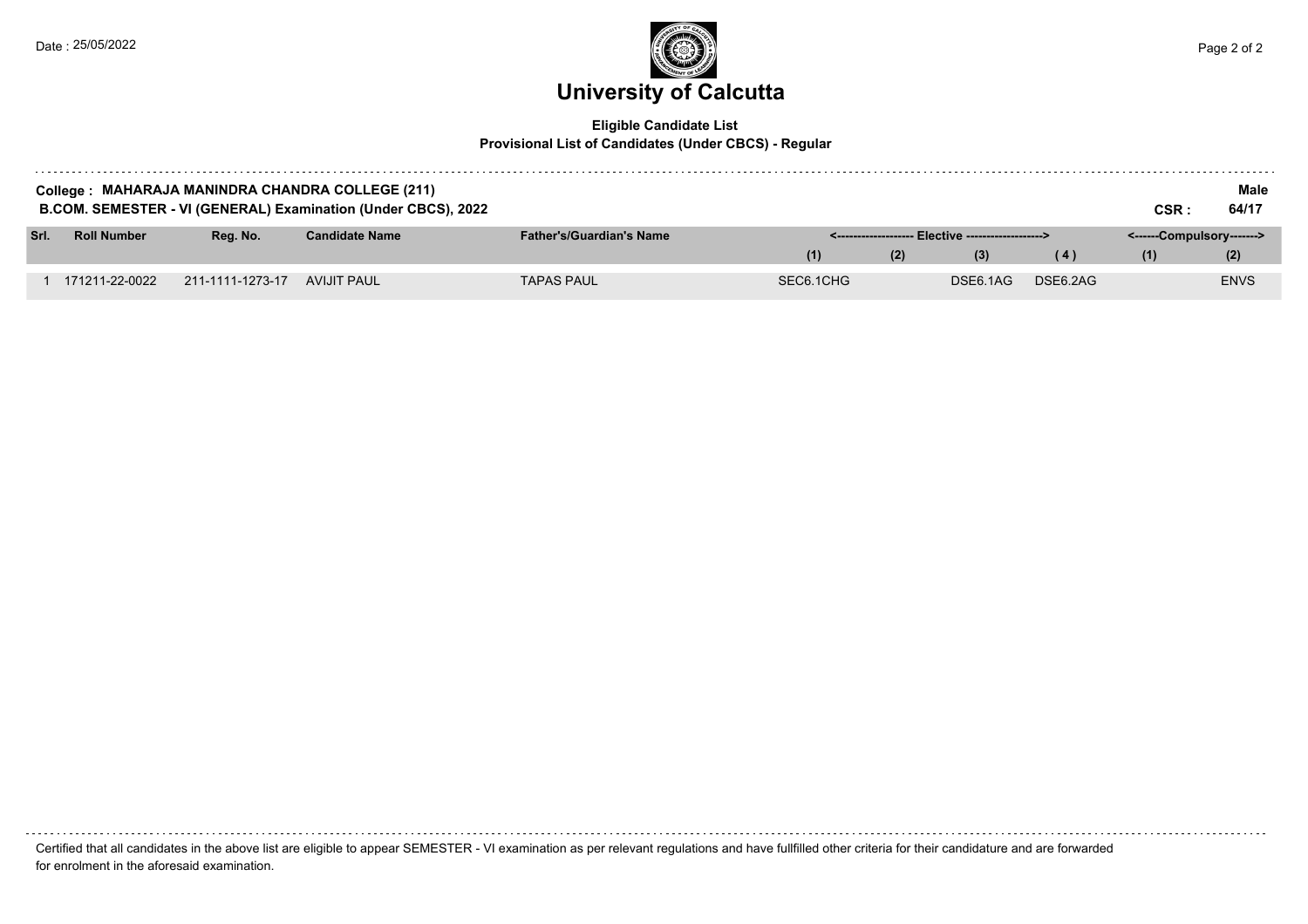. . . . . .

### **University of Calcutta**

#### **Eligible Candidate List Provisional List of Candidates (Under CBCS) - Backlog**

#### **College : MAHARAJA MANINDRA CHANDRA COLLEGE (211) Female**

**B.COM. SEMESTER - VI (HONOURS) Examination (Under CBCS), 2022 CSR : 64/17**

| Srl. | <b>Roll Number</b> | Rea. No.         | <b>Candidate Name</b> | <b>Father's/Guardian's Name</b> |                |         |          |          | <------Compulsory-------> |             |  |
|------|--------------------|------------------|-----------------------|---------------------------------|----------------|---------|----------|----------|---------------------------|-------------|--|
|      |                    |                  |                       |                                 | $\blacksquare$ | (2)     |          | (4)      | (1)                       | (2)         |  |
|      | 171211-11-0033     | 211-1212-0145-17 | PINKY HALDER          | SANKAR HALDER                   | SEC6.1CHG      | CC6.1CH | DSE6.1AH | DSE6.2AH |                           | <b>ENVS</b> |  |
|      | 2 171211-11-0064   | 211-1211-0076-17 | SUBHAGNI SINGH        | AJIT KUMAR SINGH                | SEC6.1CHG      | CC6.1CH | DSE6.1AH | DSE6.2AH |                           | <b>ENVS</b> |  |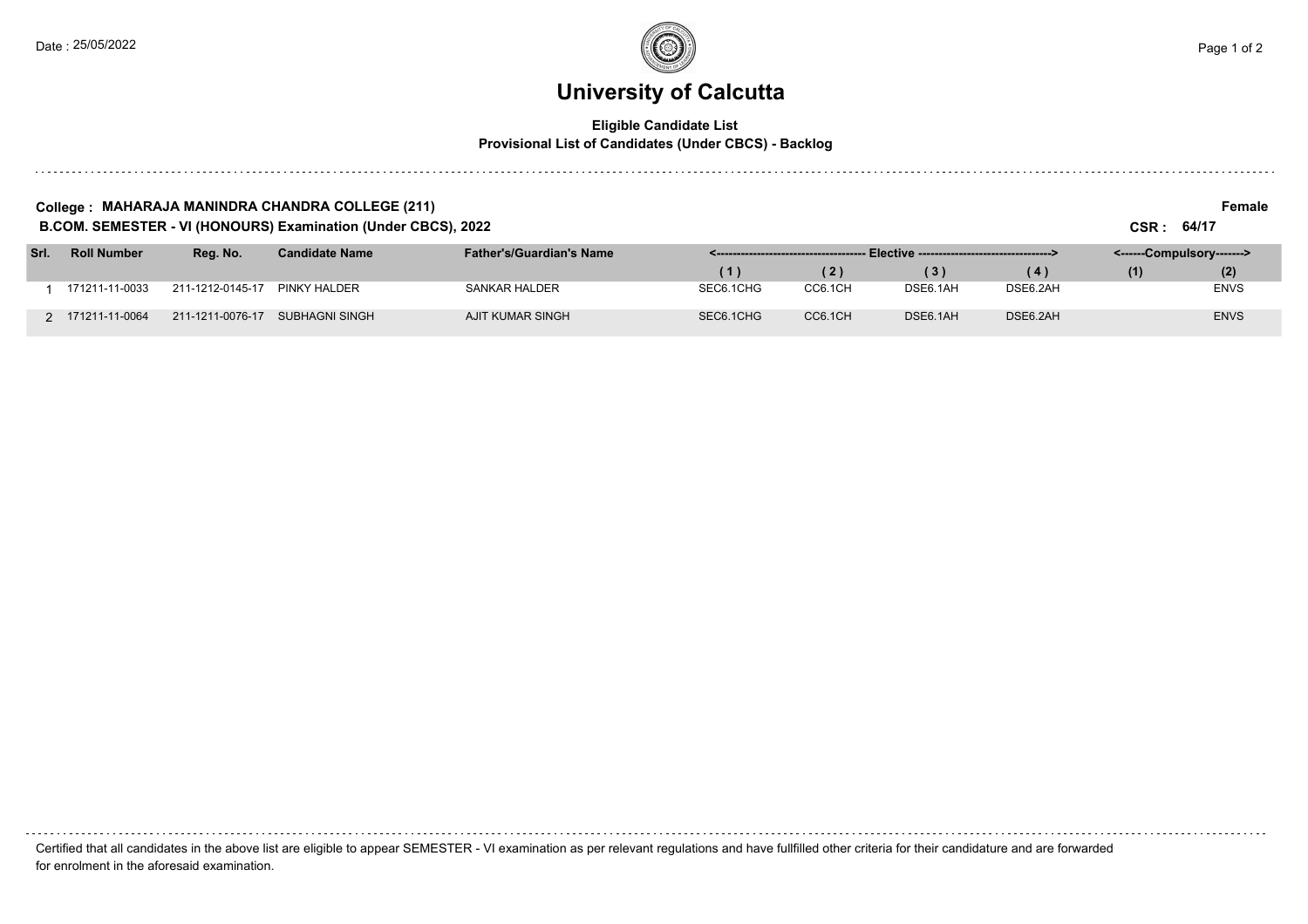#### **University of Calcutta**

#### **Eligible Candidate List Provisional List of Candidates (Under CBCS) - Backlog**

#### **College : MAHARAJA MANINDRA CHANDRA COLLEGE (211) Male**

**B.COM. SEMESTER - VI (HONOURS) Examination (Under CBCS), 2022 CSR : 64/17**

| Srl. | <b>Roll Number</b> | Reg. No.         | <b>Candidate Name</b> | <b>Father's/Guardian's Name</b> |                   |         |          |          | <------Compulsory-------> |             |  |
|------|--------------------|------------------|-----------------------|---------------------------------|-------------------|---------|----------|----------|---------------------------|-------------|--|
|      |                    |                  |                       |                                 | $\left( 1\right)$ | (2)     | (3)      | (4)      | (1)                       | (2)         |  |
|      | 171211-21-0041     | 211-1111-0085-17 | DEVMALYA GHOSH        | LT JAYANTA GHOSH                | SEC6.1CHG         | CC6.1CH | DSE6.1AH | DSE6.2AH |                           | <b>ENVS</b> |  |
|      | 2 171211-21-0094   | 211-1111-0103-17 | SHASHANK KUMAR GIRI   | DEVENDRA NATH GIRI              | SEC6.1CHG         | CC6.1CH | DSE6.1AH | DSE6.2AH |                           | <b>ENVS</b> |  |
|      | 3 171211-21-0100   | 211-1111-1268-17 | SINJAN HALDER         | <b>SUSANTA HALDER</b>           | SEC6.1CHG         | CC6.1CH | DSE6.1AH | DSE6.2AH |                           | <b>ENVS</b> |  |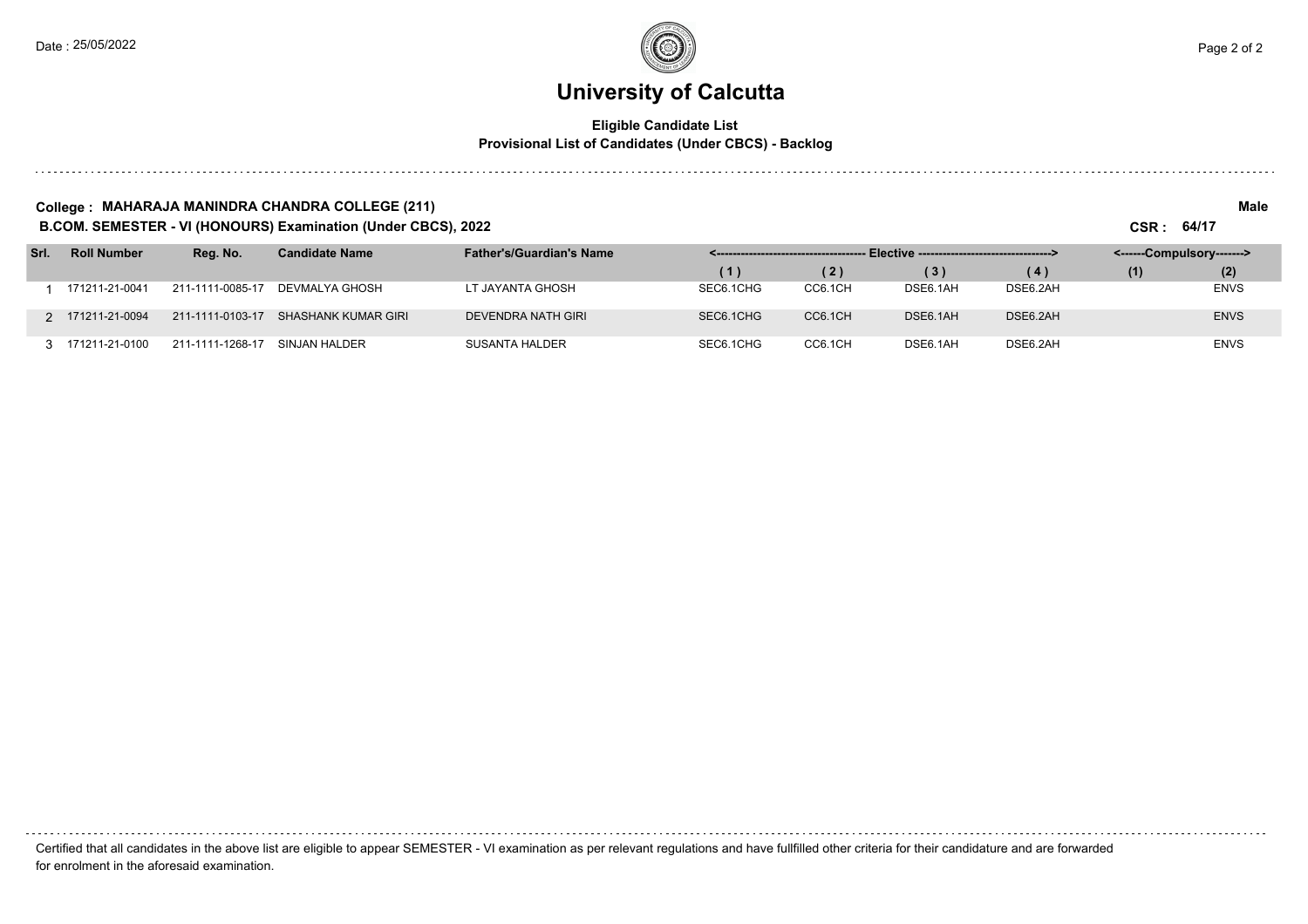### **University of Calcutta**

#### **Eligible Candidate List Provisional List of Candidates (Under CBCS) - Backlog**

#### **College : MAHARAJA MANINDRA CHANDRA COLLEGE (211) Female**

**B.COM. SEMESTER - VI (GENERAL) Examination (Under CBCS), 2022 CSR : 64/17**

| Srl. | <b>Roll Number</b> | Reg. No.         | <b>Candidate Name</b> | <b>Father's/Guardian's Name</b> | Elective -----------------------------------><br>< ------------------------------------ |          |          |             | <------Compulsory-------> |     |  |
|------|--------------------|------------------|-----------------------|---------------------------------|-----------------------------------------------------------------------------------------|----------|----------|-------------|---------------------------|-----|--|
|      |                    |                  |                       |                                 | (1)                                                                                     | (2)      | (3)      | (4)         | (1)                       | (2) |  |
|      | 171211-12-0010     | 211-1211-0283-17 | DIYA KUNDU            | SANJIB KUNDU                    | SEC6.1CHG                                                                               | DSE6.1AG | DSE6.2AG | <b>ENVS</b> |                           |     |  |
|      | 2 171211-12-0023   | 211-1212-0350-17 | <b>PAYEL MONDAL</b>   | <b>BADAL MONDAL</b>             | SEC6.1CHG                                                                               | DSE6.1AG | DSE6.2AG | <b>ENVS</b> |                           |     |  |
|      | 3 171211-12-0029   | 211-1211-0242-17 | PRIYANKA JANA         | AMAR JANA                       | SEC6.1CHG                                                                               | DSE6.1AG | DSE6.2AG |             |                           |     |  |
|      | 4 171211-12-0035   | 211-1211-0276-17 | RAMANDIP KAUR         | <b>AVTAR SINGH</b>              |                                                                                         | DSE6.1AG | DSE6.2AG | <b>ENVS</b> |                           |     |  |